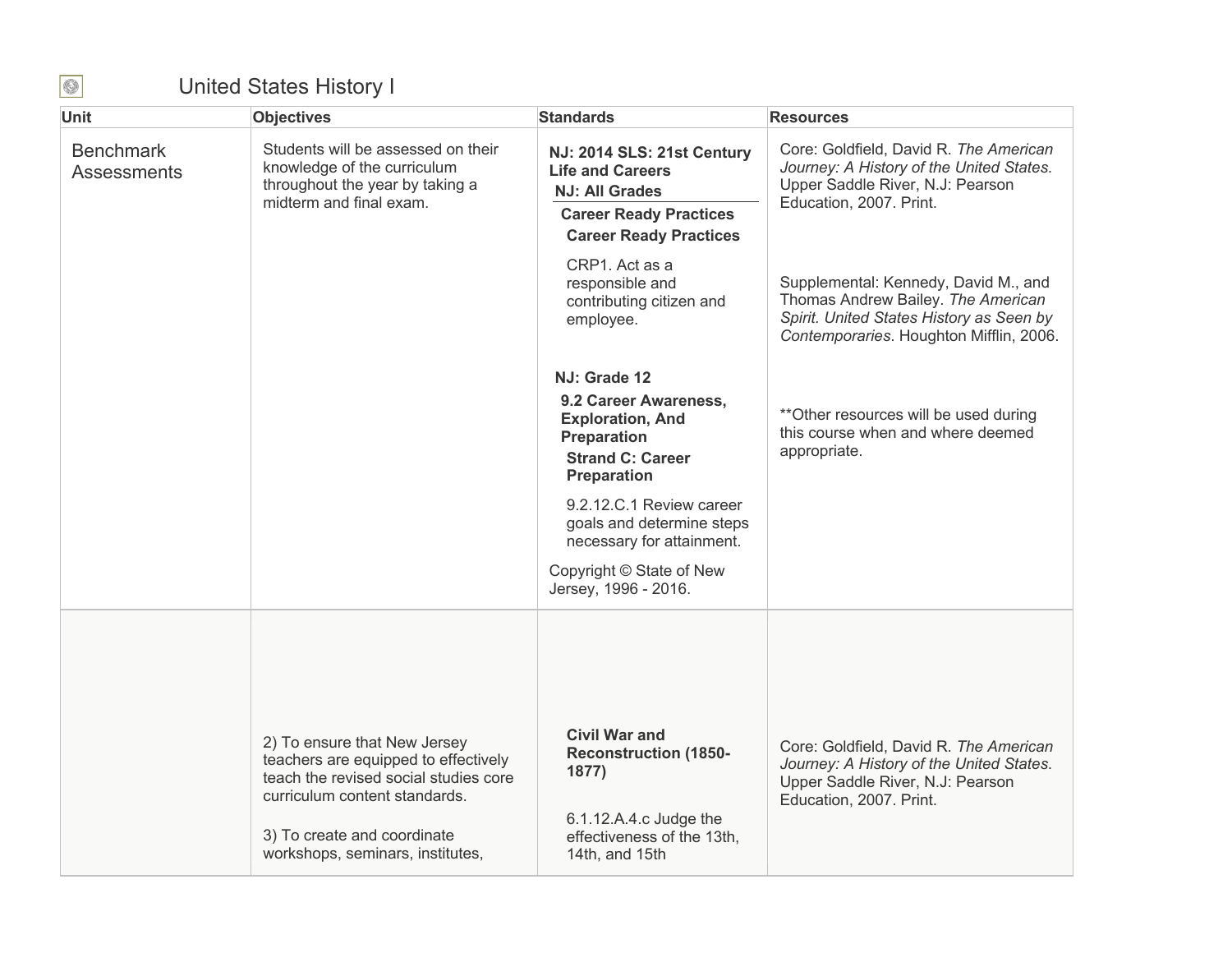| importance of the history of African-<br>Americans to the growth and<br>development of American society in<br>global context. | African Americans.<br>The Development of the<br><b>Industrial United States</b><br>$(1870 - 1900)$                                                                                                                                                                                              | Supplemental: Kennedy, David M., and<br>Thomas Andrew Bailey. The American<br>Spirit. United States History as Seen by<br>Contemporaries. Houghton Mifflin, 2006. |
|-------------------------------------------------------------------------------------------------------------------------------|-------------------------------------------------------------------------------------------------------------------------------------------------------------------------------------------------------------------------------------------------------------------------------------------------|-------------------------------------------------------------------------------------------------------------------------------------------------------------------|
|                                                                                                                               | 6.1.12.A.5.b Analyze the<br>effectiveness of<br>governmental policies and<br>of actions by groups and<br>individuals to address<br>discrimination against new<br>immigrants, Native<br>Americans, and African<br>Americans.                                                                     |                                                                                                                                                                   |
|                                                                                                                               | The Emergence of<br><b>Modern America (1890-</b><br>1930)                                                                                                                                                                                                                                       |                                                                                                                                                                   |
|                                                                                                                               | 6.1.12.A.6.c Relate the<br>creation of African<br>American advocacy<br>organizations (i.e., the<br>National Association for the<br>Advancement of Colored<br>People) to United States<br>Supreme Court decisions<br>(i.e., Plessy v. Ferguson)<br>and state and local<br>governmental policies. |                                                                                                                                                                   |
|                                                                                                                               | <b>Postwar United States</b><br>(1945 to early 1970s)                                                                                                                                                                                                                                           |                                                                                                                                                                   |
|                                                                                                                               | 6.1.12.A.13.b Analyze the<br>effectiveness of national<br>legislation, policies, and<br>Supreme Court decisions<br>(i.e., the Civil Rights Act,                                                                                                                                                 |                                                                                                                                                                   |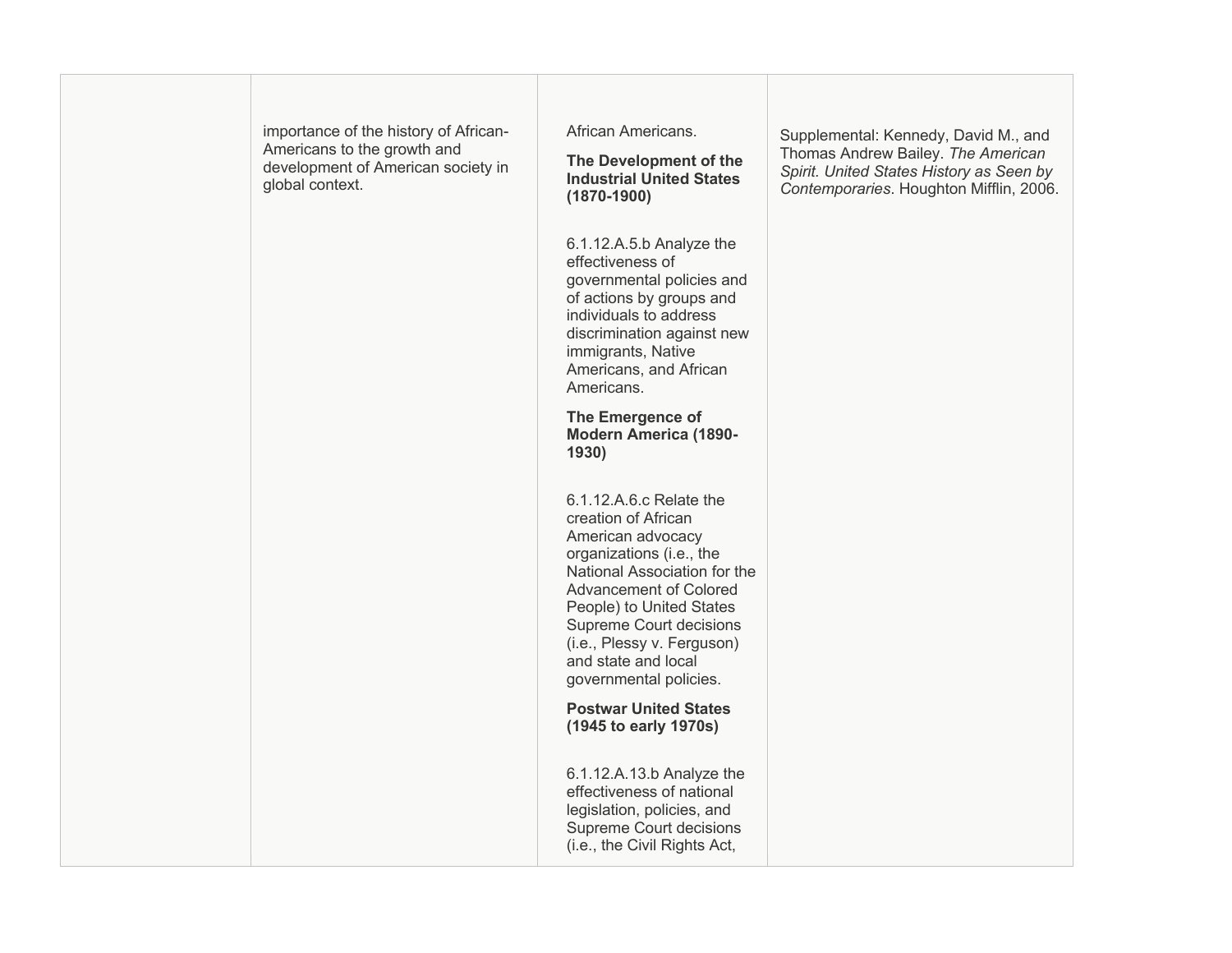|  | the Voting Rights Act, the<br>Equal Rights Amendment,<br>Title VII, Title IX,<br>Affirmative Action, Brown<br>v. Board of Education, and<br>Roe v. Wade) in promoting<br>civil liberties and equal<br>opportunities.<br><b>The 20th Century Since</b><br>1945 (1945-Today)                                                                                                                                                                                                                                                             |  |
|--|----------------------------------------------------------------------------------------------------------------------------------------------------------------------------------------------------------------------------------------------------------------------------------------------------------------------------------------------------------------------------------------------------------------------------------------------------------------------------------------------------------------------------------------|--|
|  | 6.2.12.A.5.e Assess the<br>progress of human and<br>civil rights around the world<br>since the 1948 U.N.<br>Declaration of Human<br>Rights.                                                                                                                                                                                                                                                                                                                                                                                            |  |
|  | C. Economics, Innovation,<br>and Technology<br>6.1 U.S. History: America<br>in the World. All students<br>will acquire the<br>knowledge and skills to<br>think analytically about<br>how past and present<br>interactions of people,<br>cultures, and the<br>environment shape the<br>American heritage. Such<br>knowledge and skills<br>enable students to make<br>informed decisions that<br>reflect fundamental<br>rights and core<br>democratic values as<br>productive citizens in<br>local, national, and<br>global communities. |  |
|  | <b>Colonization and</b><br><b>Settlement (1585-1763)</b>                                                                                                                                                                                                                                                                                                                                                                                                                                                                               |  |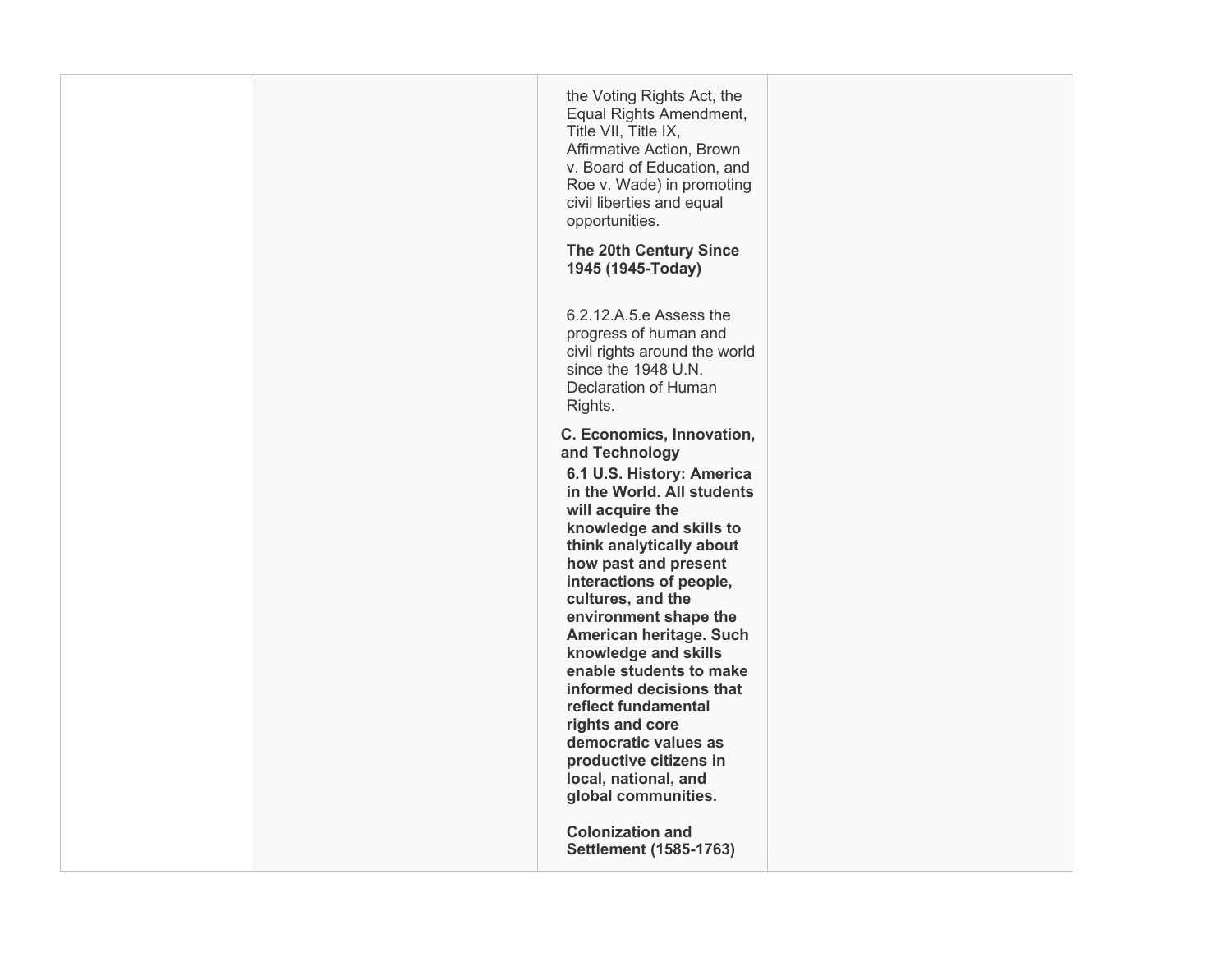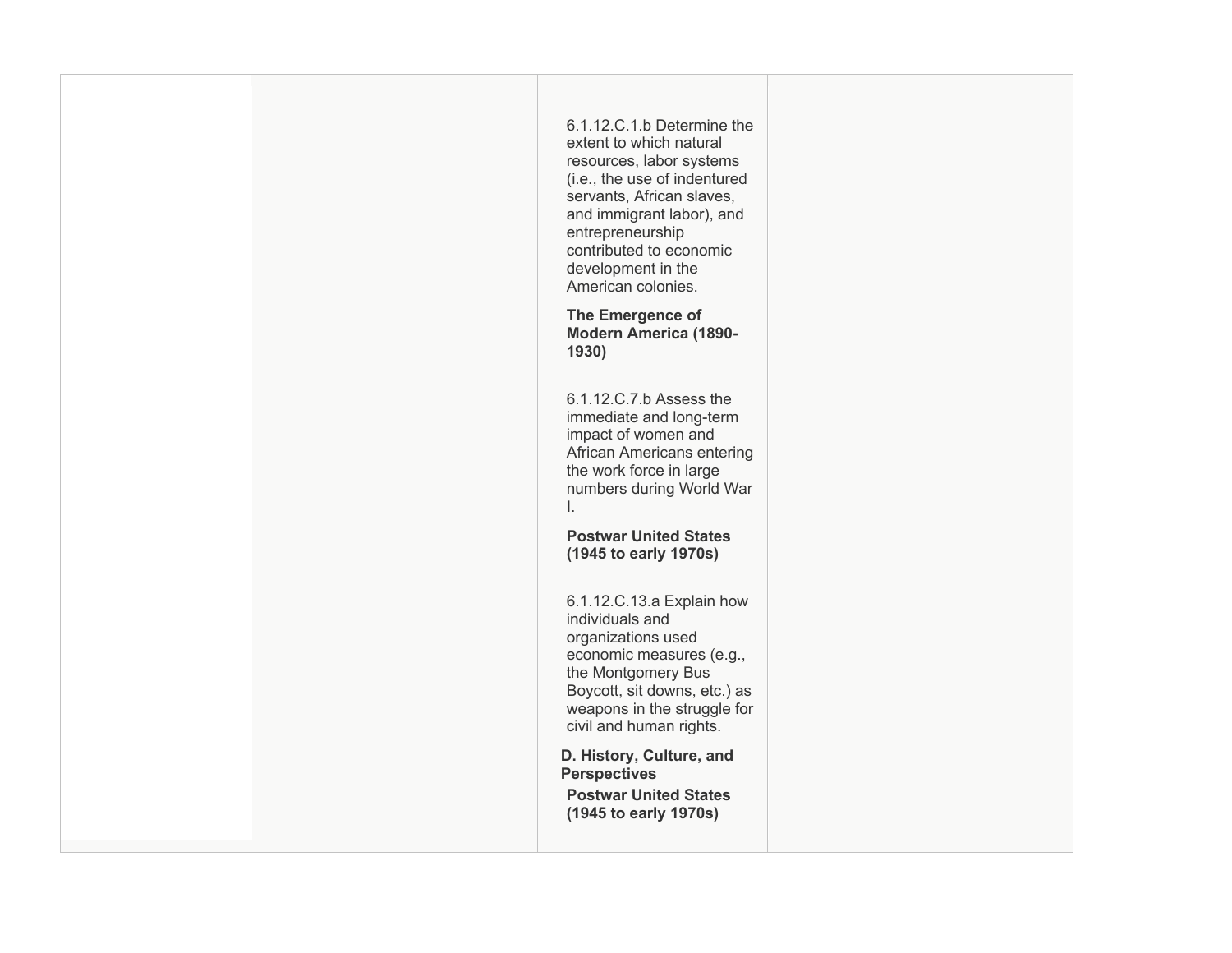| Holocaust and<br>Genocide | 1. Students will discuss general<br>theories of human nature and relate<br>these to personal experiences.<br>2. Students will analyze the concepts<br>of responsibility, values and morality.<br>3. Students will discuss individual and<br>collective responsibility for the<br>Holocaust.<br>4. Students will examine aggression<br>and cruelty as parts of human nature.<br>5. Students will recognize the positive<br>behavior associated with acts of<br>courage, integrity and empathy.<br>6. Students will compare and contrast<br>the behavior of the perpetrator, victim,<br>collaborator, bystander, resister and<br>rescuer.<br>7. Students will develop<br>generalizations that reflect their<br>individual views of human nature<br>8. Students will define and explain the<br>nature of prejudice as a universal<br>human phenomenon.<br>9. Students will define and examine<br>contemporary examples of prejudice,<br>scapegoating, bigotry, discrimination<br>and genocide.<br>10. Students will develop and<br>articulate a definition of genocide.<br>12. Students will demonstrate a<br>sense of empathy with those who | <b>NJ: 2020 SLS: Social</b><br><b>Studies</b><br>NJ: End of Grade 12<br>6.1 U.S. History: America<br>in the World: Era 11. The<br><b>Great Depression and</b><br>World War II: World War II<br>$(1929 - 1945)$<br><b>Governments around the</b><br>world support universal<br>human rights to varying<br>degrees.<br>6.1.12. Civics HR. 11. a:<br>Assess the responses of<br>the United States and other<br>nations to the violation of<br>human rights that occurred<br>during the Holocaust and<br>other genocides.<br>NJ: 2014 SLS: Social<br><b>Studies</b><br>NJ: Grades 9-12<br>A. Civics, Government,<br>and Human Rights<br><b>The Great Depression</b><br>and World War II (1929-<br>1945)<br>6.1.12.A.11.e Assess the<br>responses of the United<br>States and other nations to<br>the violation of human<br>rights that occurred during<br>the Holocaust and other<br>genocides.<br>Copyright © State of New<br>Jersey, 1996 - 2020. | Core: Goldfield, David R. The American<br>Journey: A History of the United States.<br>Upper Saddle River, N.J: Pearson<br>Education, 2007. Print.<br>Pathways to the Present textbook<br>Supplemental: Kennedy, David M., and<br>Thomas Andrew Bailey. The American<br>Spirit. United States History as Seen by<br>Contemporaries. Houghton Mifflin, 2006.<br>Holocaust Curriculum Universal9-<br>12.docx.webloc |
|---------------------------|--------------------------------------------------------------------------------------------------------------------------------------------------------------------------------------------------------------------------------------------------------------------------------------------------------------------------------------------------------------------------------------------------------------------------------------------------------------------------------------------------------------------------------------------------------------------------------------------------------------------------------------------------------------------------------------------------------------------------------------------------------------------------------------------------------------------------------------------------------------------------------------------------------------------------------------------------------------------------------------------------------------------------------------------------------------------------------------------------------------------------------------------|-------------------------------------------------------------------------------------------------------------------------------------------------------------------------------------------------------------------------------------------------------------------------------------------------------------------------------------------------------------------------------------------------------------------------------------------------------------------------------------------------------------------------------------------------------------------------------------------------------------------------------------------------------------------------------------------------------------------------------------------------------------------------------------------------------------------------------------------------------------------------------------------------------------------------------------------------|------------------------------------------------------------------------------------------------------------------------------------------------------------------------------------------------------------------------------------------------------------------------------------------------------------------------------------------------------------------------------------------------------------------|
|---------------------------|--------------------------------------------------------------------------------------------------------------------------------------------------------------------------------------------------------------------------------------------------------------------------------------------------------------------------------------------------------------------------------------------------------------------------------------------------------------------------------------------------------------------------------------------------------------------------------------------------------------------------------------------------------------------------------------------------------------------------------------------------------------------------------------------------------------------------------------------------------------------------------------------------------------------------------------------------------------------------------------------------------------------------------------------------------------------------------------------------------------------------------------------|-------------------------------------------------------------------------------------------------------------------------------------------------------------------------------------------------------------------------------------------------------------------------------------------------------------------------------------------------------------------------------------------------------------------------------------------------------------------------------------------------------------------------------------------------------------------------------------------------------------------------------------------------------------------------------------------------------------------------------------------------------------------------------------------------------------------------------------------------------------------------------------------------------------------------------------------------|------------------------------------------------------------------------------------------------------------------------------------------------------------------------------------------------------------------------------------------------------------------------------------------------------------------------------------------------------------------------------------------------------------------|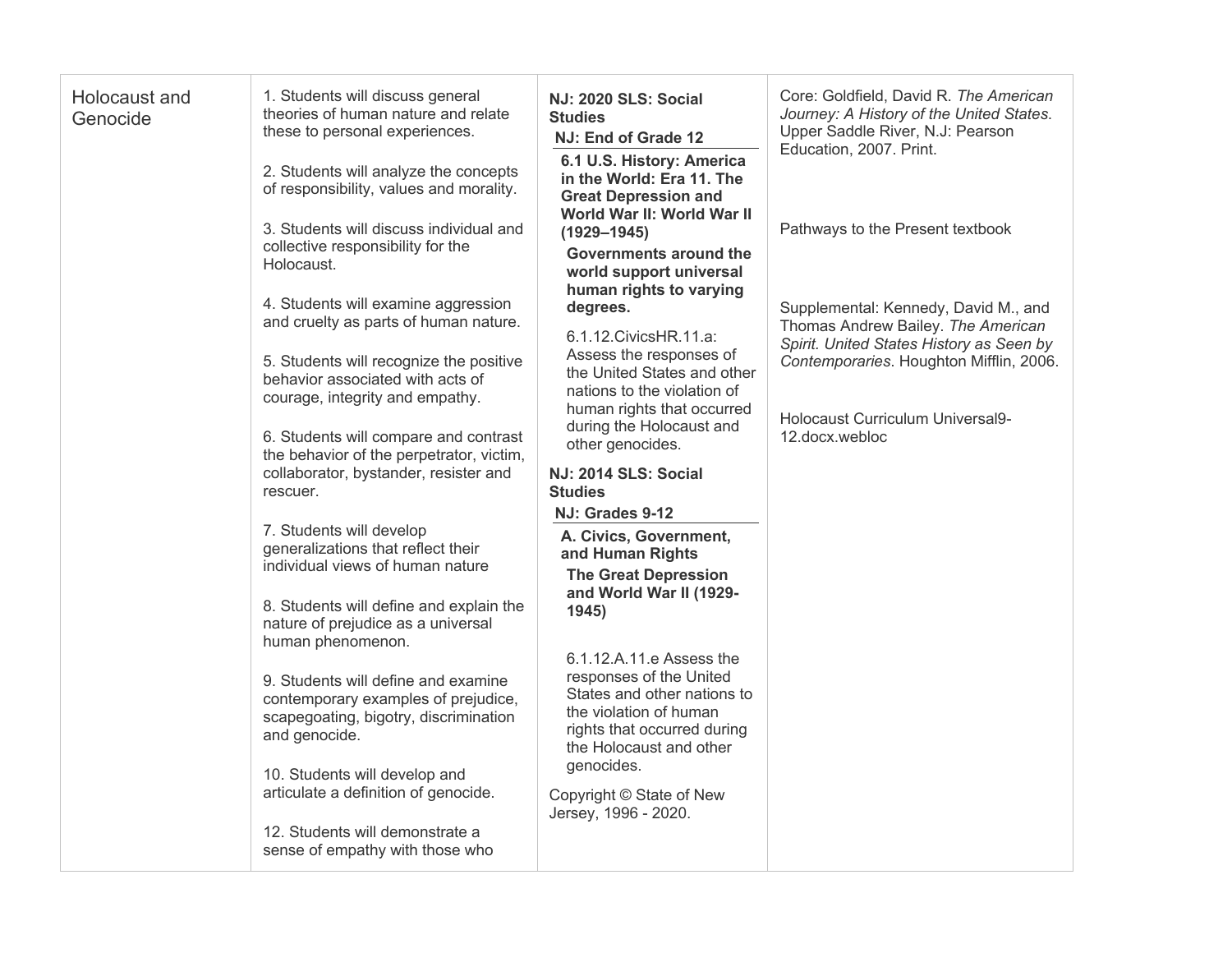|              | have suffered violations of their<br>human rights, such as victims and<br>survivors of the Holocaust and other<br>historic and contemporary genocides.<br>13. Students will reassess their<br>previous generalizations about<br>human nature in light of the events of<br>the Holocaust.<br>14. Students will be able to articulate<br>the personal and universal<br>consequences of indifference to the<br>preservation of human rights.<br>15. Students will demonstrate<br>behaviors that are respectful of<br>individuals regardless of differences<br>based upon factors related to race,<br>ethnicity, religious affiliation, gender,<br>disability, economic status, or sexual<br>orientation. |                                                                                                                                                                  |
|--------------|-------------------------------------------------------------------------------------------------------------------------------------------------------------------------------------------------------------------------------------------------------------------------------------------------------------------------------------------------------------------------------------------------------------------------------------------------------------------------------------------------------------------------------------------------------------------------------------------------------------------------------------------------------------------------------------------------------|------------------------------------------------------------------------------------------------------------------------------------------------------------------|
| <b>LGBQT</b> | For students to understand the<br>importance of including the LGBTQ<br>Community in our society and<br>affording them the same civil rights<br>that all people should enjoy and be<br>entitled to.                                                                                                                                                                                                                                                                                                                                                                                                                                                                                                    | Core: Goldfield, David R. The American<br>Journey: A History of the United States.<br>Upper Saddle River, N.J: Pearson<br>Education, 2007. Print.                |
|              |                                                                                                                                                                                                                                                                                                                                                                                                                                                                                                                                                                                                                                                                                                       | Pathways to the Present textbook                                                                                                                                 |
|              | <b>STANDARDS LISTED HERE</b><br><b>BECAUSE THEY ARE NOT</b><br><b>AVAILABLE YET IN "THE CHOOSE</b><br><b>STANDARDS": APPROVED BY NJ</b><br><b>LEGISLATURE JANUARY 31, 2019</b>                                                                                                                                                                                                                                                                                                                                                                                                                                                                                                                        | Supplemental: Kennedy, David M., and<br>Thomas Andrew Bailey. The American<br>Spirit. United States History as Seen by<br>Contemporaries. Houghton Mifflin, 2006 |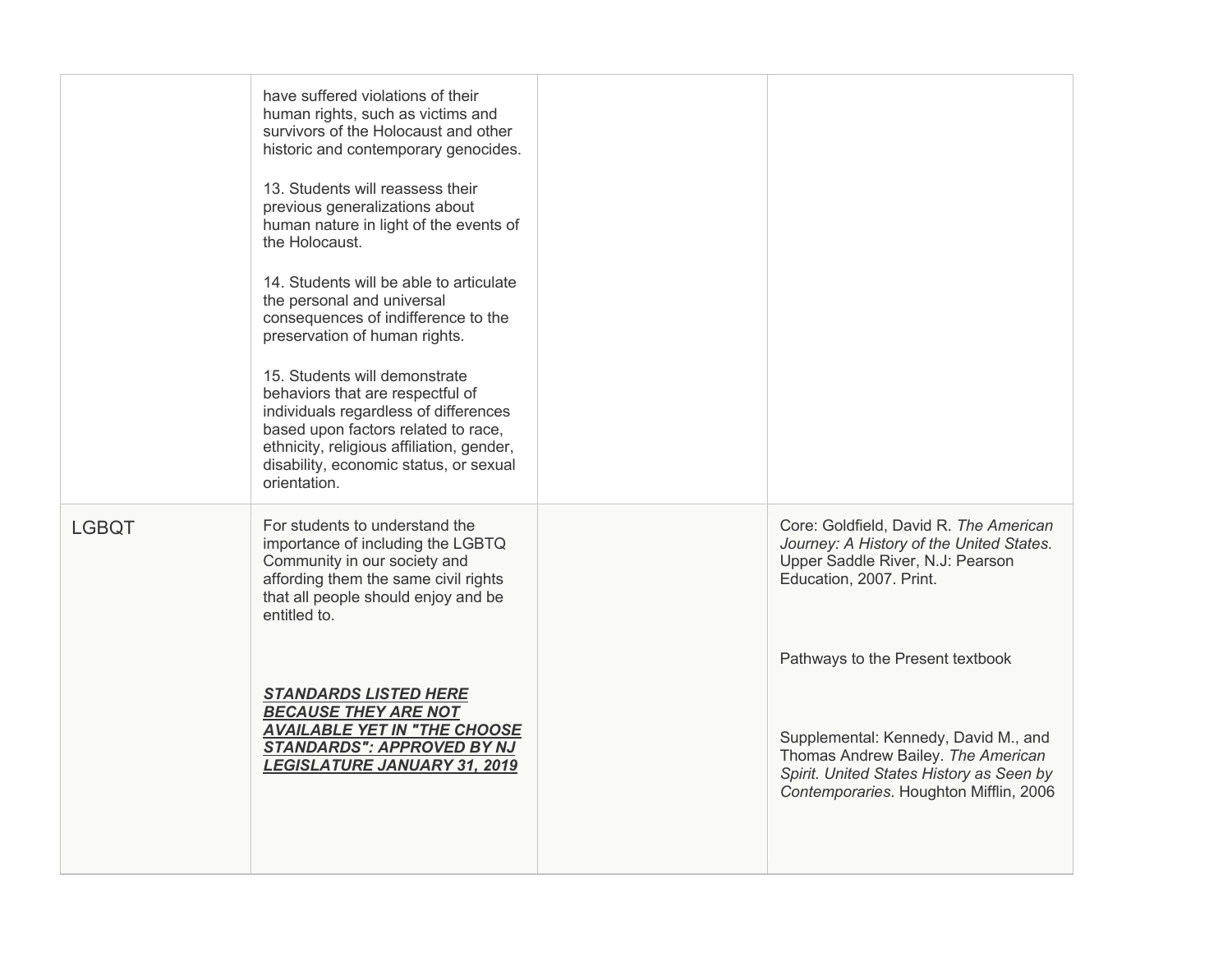C.18A:35 -4.35 History of disabled and LGBT persons included in middle and high school curriculum.

1. A board of education shall include instruction on the political, economic, and social contributions of persons with disabilities and lesbian, gay, bisexual, and transgender people, in an appropriate place in the curriculum of middle school and high school students as part of the district's implementation of the New Jersey Student Learning Standards.

C.18A:35 -4.36 Policies, procedures pertaining to inclusive instructional materials.

2. A board of education shall have policies and procedures in place pertaining to the selection of instructional materials to implement the requirements of section 1 of this act. When adopting instructional materials for use in the schools of the district, a board of education shall adopt inclusive instructional materials that portray the cultural and economic diversity of society including the political, economic, and social contributions of persons with disabilities and lesbian, gay, bisexual, and transgender people, where appropriate.

3. This act shall take effect immediately and shall first apply to the 2020 -2021 school year.

Approved January 31, 2019.

## Equality MagazineHuman Rights Campaign Foundation Overview

LGBTQ

https://www.teach.lgbt/

https://www.glsen.org/activity/inclusive curriculum -guide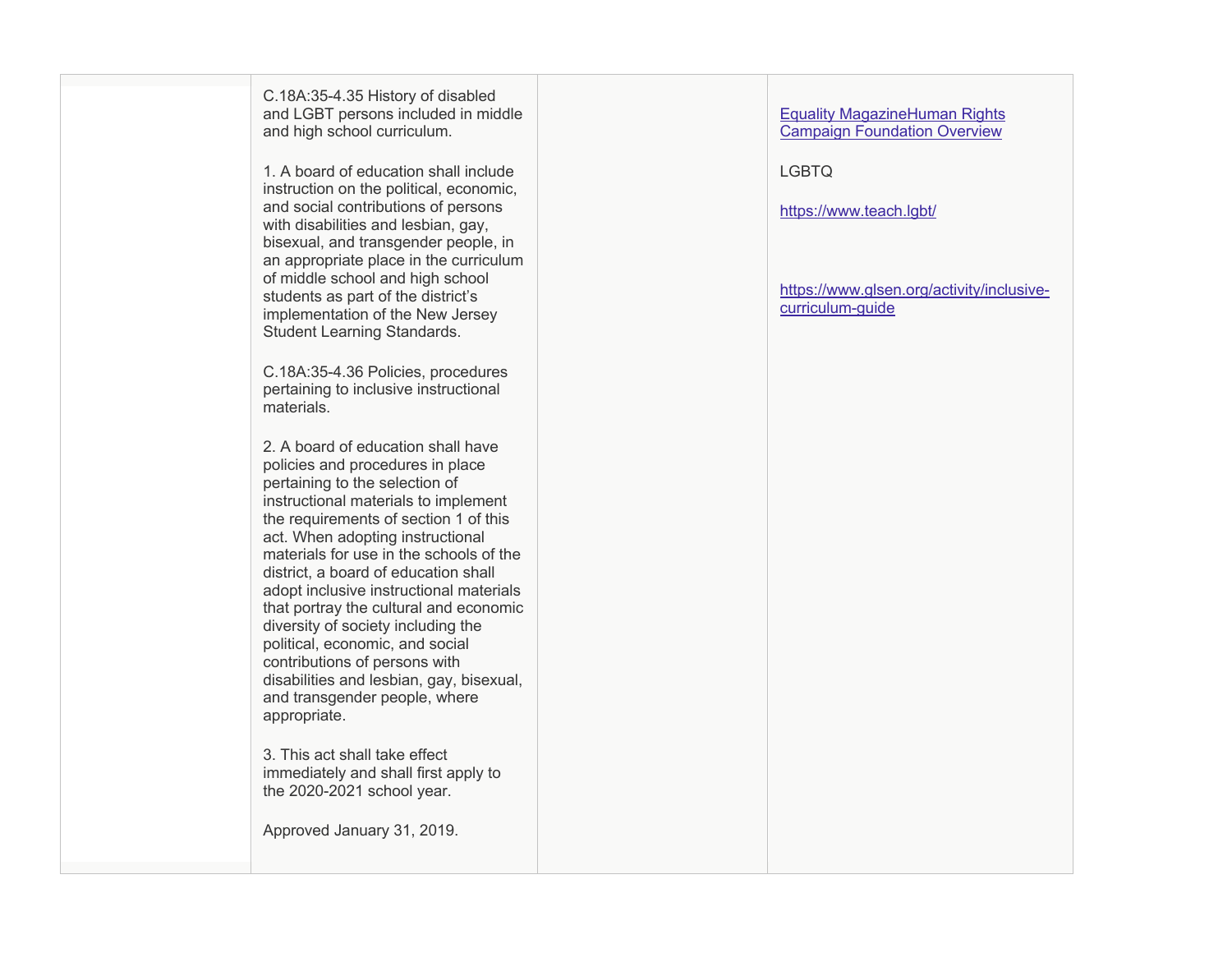| Colonization,<br>Revolution,<br>Constitution (1585-<br>1800) | <b>Colonization:</b><br>1.1 Students will examine European                                                                                                                                       | NJ: 2014 SLS: 21st Century<br><b>Life and Careers</b><br><b>NJ: All Grades</b><br><b>Career Ready Practices</b><br><b>Career Ready Practices</b>     | Core: Goldfield, David R. The American<br>Journey: A History of the United States.<br>Upper Saddle River, N.J: Pearson<br>Education, 2007. Print.                 |
|--------------------------------------------------------------|--------------------------------------------------------------------------------------------------------------------------------------------------------------------------------------------------|------------------------------------------------------------------------------------------------------------------------------------------------------|-------------------------------------------------------------------------------------------------------------------------------------------------------------------|
|                                                              | exploration in the western<br>hemisphere with special attention to<br>North America, including Hudson,<br>Cabot, Cartier, Verrazano, Columbus,<br>Champlain, Marquette and Joliet.<br>(6.4.12 D) | CRP1. Act as a<br>responsible and<br>contributing citizen and<br>employee.                                                                           | Pathways to the Present textbook                                                                                                                                  |
|                                                              | 1.2 Students will identify the regional<br>development of Native American                                                                                                                        | CRP11. Use technology to<br>enhance productivity.                                                                                                    | Supplemental: Kennedy, David M., and<br>Thomas Andrew Bailey. The American<br>Spirit. United States History as Seen by<br>Contemporaries. Houghton Mifflin, 2006. |
|                                                              | populations in North America.(6.4.12                                                                                                                                                             | NJ: Grade 12                                                                                                                                         |                                                                                                                                                                   |
|                                                              | D)                                                                                                                                                                                               | 9.2 Career Awareness,<br><b>Exploration, And</b><br><b>Preparation</b>                                                                               | Videos including "America: The Story of<br>US" and various youtube clips                                                                                          |
|                                                              | 1.3 Students will examine the                                                                                                                                                                    | <b>Strand C: Career</b><br><b>Preparation</b>                                                                                                        | Worksheets from the Center for learning                                                                                                                           |
|                                                              | interaction between Europeans,<br>Africans, and Native Americans in the<br>Atlantic World. (6.4.12 D)                                                                                            | 9.2.12.C.5 Research<br>career opportunities in the<br>United States and abroad                                                                       | Venn Diagrams                                                                                                                                                     |
|                                                              |                                                                                                                                                                                                  | that require knowledge of<br>world languages and                                                                                                     | <b>Posters</b>                                                                                                                                                    |
|                                                              | 1.4 Students will examine the                                                                                                                                                                    | diverse cultures.                                                                                                                                    | Maps                                                                                                                                                              |
|                                                              | economic foundations of the Atlantic<br>System, especially mercantilism and<br>the slave trade. $(6.4.12 D)$                                                                                     | <b>NJ: 2014 SLS: Social</b><br><b>Studies</b><br>NJ: Grades 9-12                                                                                     | <b>Atlas Pages</b>                                                                                                                                                |
|                                                              | 1.5 Students will analyze the impact<br>of the Atlantic System on the                                                                                                                            | A. Civics, Government,<br>and Human Rights<br>6.1 U.S. History: America<br>in the World. All students<br>will acquire the<br>knowledge and skills to |                                                                                                                                                                   |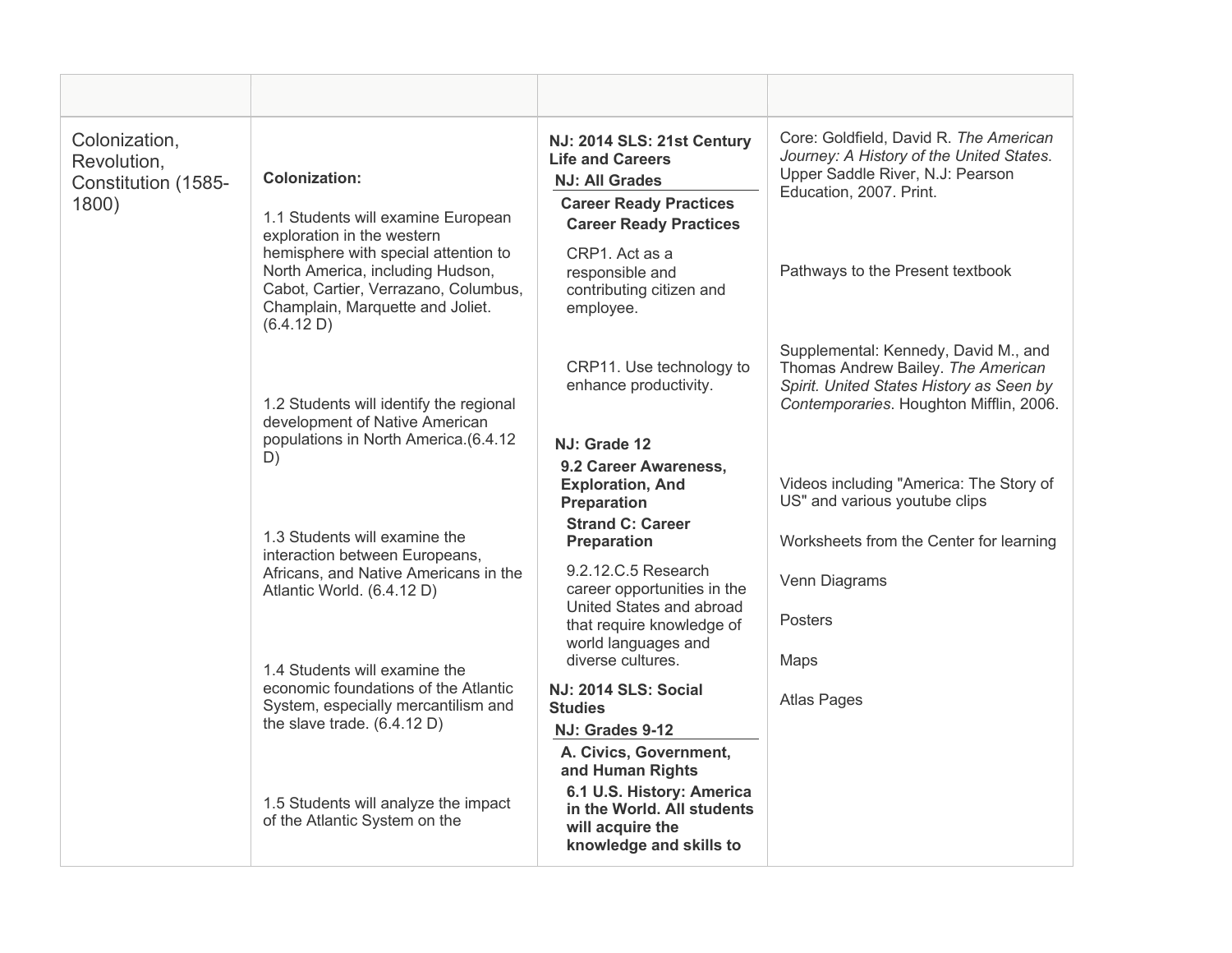| economies and cultures of Europe<br>and Africa. (6.4.12 D)                                                                                       | think analytically about<br>how past and present<br>interactions of people,<br>cultures, and the                                                                                                                      |  |
|--------------------------------------------------------------------------------------------------------------------------------------------------|-----------------------------------------------------------------------------------------------------------------------------------------------------------------------------------------------------------------------|--|
| 1.6 Students will compare and<br>contrast slavery and indentured<br>servitude and modes of resistance to<br>coerced labor. (6.4.12 D)            | environment shape the<br>American heritage. Such<br>knowledge and skills<br>enable students to make<br>informed decisions that<br>reflect fundamental<br>rights and core<br>democratic values as                      |  |
| 1.7 Students will compare and<br>contrast the colonial settlements of<br>the Spanish, French, English, and<br>Dutch in North America. (6.4.12 D) | productive citizens in<br>local, national, and<br>global communities.<br><b>Colonization and</b><br><b>Settlement (1585-1763)</b>                                                                                     |  |
| 2.1 Students will analyze the political,<br>social, and cultural characteristics of<br>the English colonies.(6.4.12 D)                           | 6.1.12.A.1.a Explain how<br><b>British North American</b><br>colonies adapted the<br>British governance<br>structure to fit their ideas of<br>individual rights, economic<br>growth, and participatory<br>government. |  |
| 2.2 Students will analyze the political,<br>religious, social, and economic<br>institutions that emerged in colonial<br>New Jersey. (6.4.12 D)   | 6.1.12.A.1.b Analyze how<br>gender, property<br>ownership, religion, and<br>legal status affected<br>political rights.                                                                                                |  |
| <b>Revolution:</b>                                                                                                                               | <b>Revolution and the New</b><br>Nation (1754-1820s)                                                                                                                                                                  |  |
| $6.1.12.A.1.a$ Explain how<br><b>British North</b><br>American colonies<br>adapted the British<br>governance                                     | $6.1.12.A.2.a$ Assess the<br>importance of the<br>intellectual origins of the<br><b>Foundational Documents</b><br>(i.e., Declaration of<br>Independence, the                                                          |  |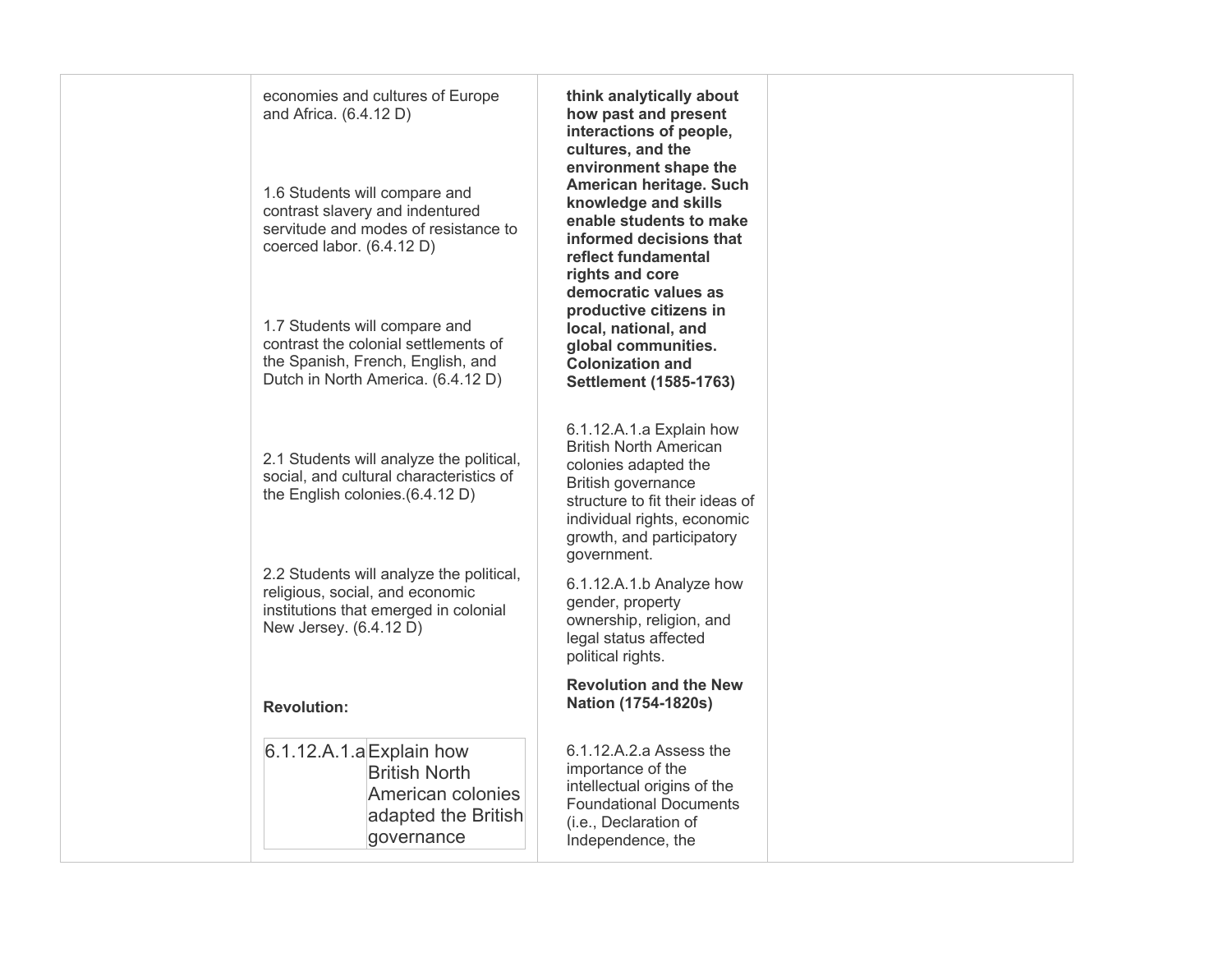| structure to fit their<br>ideas of individual<br>rights, economic<br>growth, and<br>participatory<br>government.<br>6.1.12.A.1.b Analyze how<br>gender, property<br>ownership,<br>religion, and legal<br>status affected<br>political rights.<br>$6.1.12.A.2.a$ Analyze the<br>intellectual origins<br>of the major ideas<br>expressed in the<br>Declaration of<br>Independence.<br>$6.1.12.A.2.b$ Evaluate the<br>importance of the<br>Declaration of<br>Independence, the<br>Constitution, and<br>the Bill of Rights to<br>the spread of<br>democracy around<br>the world.<br><b>Constitution:</b> | Constitution, and Bill of<br>Rights) and assess their<br>importance on the spread<br>of democracy around the<br>world.<br>6.1.12.A.2.b Compare and<br>contrast state constitutions,<br>including New Jersey's<br>1776 constitution, with the<br>United States Constitution,<br>and determine their impact<br>on the development of<br>American constitutional<br>government.<br>6.1.12.A.2.c Compare and<br>contrast the arguments of<br><b>Federalists and Anti</b><br>Federalists during the<br>ratification debates, and<br>assess their continuing<br>relevance.<br>6.1.12.A.2.d Explain how<br>judicial review made the<br>Supreme Court an<br>influential branch of<br>government, and assess<br>the continuing impact of<br>the Supreme Court today.<br>6.1.12.A.2.e Examine the<br>emergence of early political<br>parties and their views on<br>centralized government<br>and foreign affairs, and<br>compare these positions<br>with those of today's<br>political parties.<br>B. Geography, People,<br>and the Environment |  |
|------------------------------------------------------------------------------------------------------------------------------------------------------------------------------------------------------------------------------------------------------------------------------------------------------------------------------------------------------------------------------------------------------------------------------------------------------------------------------------------------------------------------------------------------------------------------------------------------------|---------------------------------------------------------------------------------------------------------------------------------------------------------------------------------------------------------------------------------------------------------------------------------------------------------------------------------------------------------------------------------------------------------------------------------------------------------------------------------------------------------------------------------------------------------------------------------------------------------------------------------------------------------------------------------------------------------------------------------------------------------------------------------------------------------------------------------------------------------------------------------------------------------------------------------------------------------------------------------------------------------------------------------------|--|
|                                                                                                                                                                                                                                                                                                                                                                                                                                                                                                                                                                                                      | 6.1 U.S. History: America<br>in the World. All students                                                                                                                                                                                                                                                                                                                                                                                                                                                                                                                                                                                                                                                                                                                                                                                                                                                                                                                                                                               |  |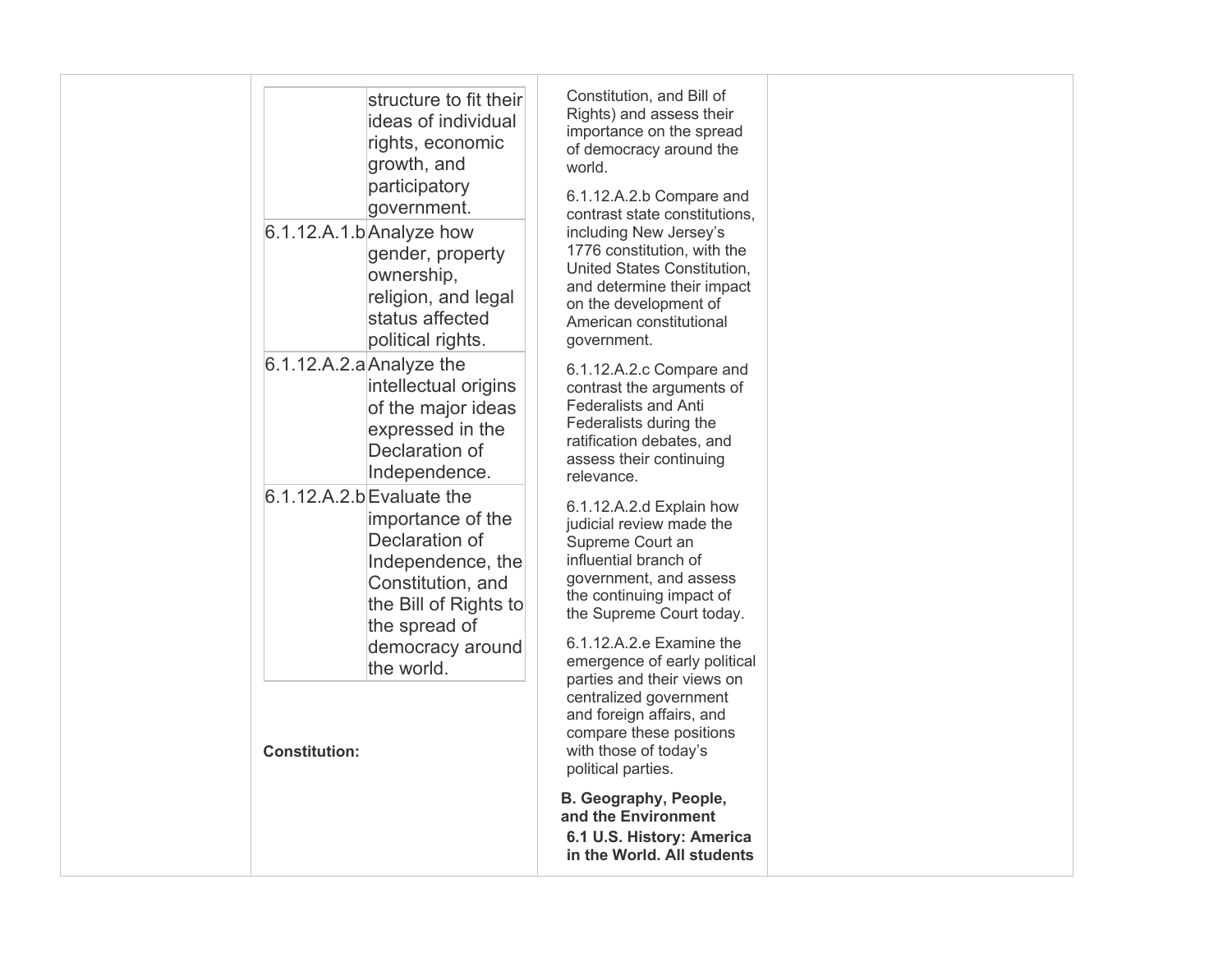| Evaluate the importance of the<br>Declaration of Independence,<br>the Constitution, and the Bill of<br>Rights to the spread of<br>democracy around the world.<br>Compare and contrast state<br>constitutions, including New<br>Jersey's 1776 constitution, with<br>the United States Constitution,<br>and determine their impact on<br>the development of American<br>constitutional government.<br>Compare and contrast the<br>arguments of Federalists and<br>Anti-Federalists during the<br>ratification debates, and<br>assess their continuing<br>relevance. | will acquire the<br>knowledge and skills to<br>think analytically about<br>how past and present<br>interactions of people,<br>cultures, and the<br>environment shape the<br>American heritage. Such<br>knowledge and skills<br>enable students to make<br>informed decisions that<br>reflect fundamental<br>rights and core<br>democratic values as<br>productive citizens in<br>local, national, and<br>global communities.<br><b>Colonization and</b><br><b>Settlement (1585-1763)</b> |  |
|-------------------------------------------------------------------------------------------------------------------------------------------------------------------------------------------------------------------------------------------------------------------------------------------------------------------------------------------------------------------------------------------------------------------------------------------------------------------------------------------------------------------------------------------------------------------|------------------------------------------------------------------------------------------------------------------------------------------------------------------------------------------------------------------------------------------------------------------------------------------------------------------------------------------------------------------------------------------------------------------------------------------------------------------------------------------|--|
| Relate regional geographic<br>variations (e.g., climate, soil<br>conditions, and other natural<br>resources) to economic<br>development in the New<br>World.<br><b>Analyze how the United States</b><br>has attempted to account for<br>regional differences while also<br>striving to create an American                                                                                                                                                                                                                                                         | 6.1.12.B.1.a Explain how<br>geographic variations (e.g.,<br>climate, soil conditions,<br>and other natural<br>resources) impacted<br>economic development in<br>the New World.<br><b>Revolution and the New</b><br>Nation (1754-1820s)<br>6.1.12.B.2.a Analyze how<br>the United States has                                                                                                                                                                                              |  |
| identity.<br>Evaluate the effectiveness of<br>the Northwest Ordinance in<br>resolving disputes over<br>Western lands and the<br>expansion of slavery.                                                                                                                                                                                                                                                                                                                                                                                                             | attempted to account for<br>regional differences while<br>also striving to create an<br>American identity.<br>6.1.12.B.2.b Evaluate the<br>effectiveness of the<br>Northwest Ordinance in                                                                                                                                                                                                                                                                                                |  |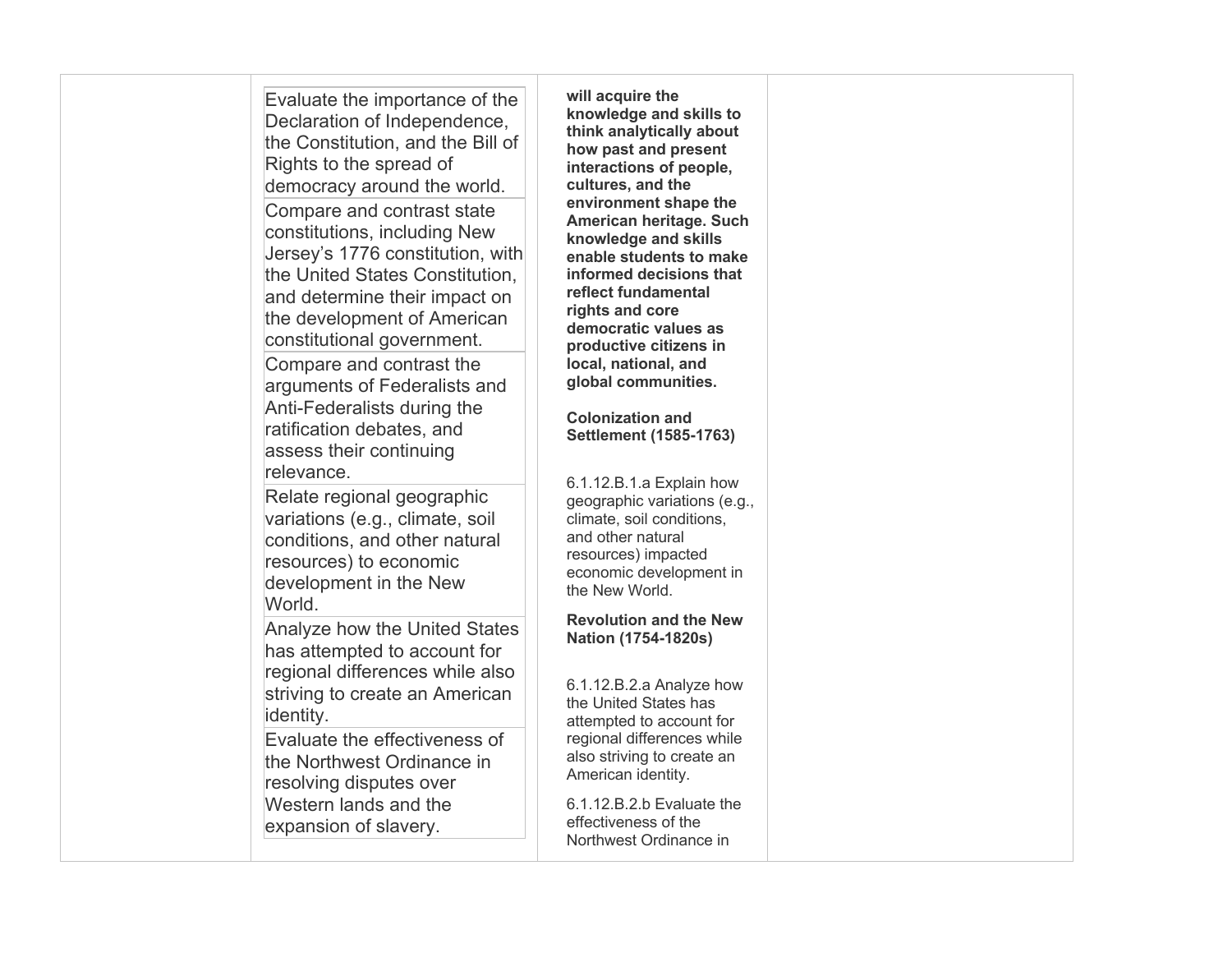| Explain how economic ideas<br>and the practices of<br>mercantilism and capitalism<br>conflicted during this time<br>period.<br>Explain why American ideals put forth<br>in the Constitution (i.e., due process,<br>rule of law, and individual rights) have<br>been denied to different groups of<br>people throughout time. | resolving disputes over<br>Western lands and the<br>expansion of slavery.<br>C. Economics, Innovation,<br>and Technology<br>6.1 U.S. History: America<br>in the World. All students<br>will acquire the<br>knowledge and skills to<br>think analytically about<br>how past and present<br>interactions of people,<br>cultures, and the<br>environment shape the<br>American heritage. Such<br>knowledge and skills<br>enable students to make<br>informed decisions that<br>reflect fundamental<br>rights and core<br>democratic values as<br>productive citizens in<br>local, national, and<br>global communities.<br><b>Colonization and</b><br><b>Settlement (1585-1763)</b><br>6.1.12.C.1.a Explain how<br>economic ideas and the<br>practices of mercantilism<br>and capitalism conflicted<br>during this time period.<br>6.1.12.C.1.b Determine the<br>extent to which natural<br>resources, labor systems<br>(i.e., the use of indentured<br>servants, African slaves,<br>and immigrant labor), and<br>entrepreneurship<br>contributed to economic |  |
|------------------------------------------------------------------------------------------------------------------------------------------------------------------------------------------------------------------------------------------------------------------------------------------------------------------------------|-----------------------------------------------------------------------------------------------------------------------------------------------------------------------------------------------------------------------------------------------------------------------------------------------------------------------------------------------------------------------------------------------------------------------------------------------------------------------------------------------------------------------------------------------------------------------------------------------------------------------------------------------------------------------------------------------------------------------------------------------------------------------------------------------------------------------------------------------------------------------------------------------------------------------------------------------------------------------------------------------------------------------------------------------------------|--|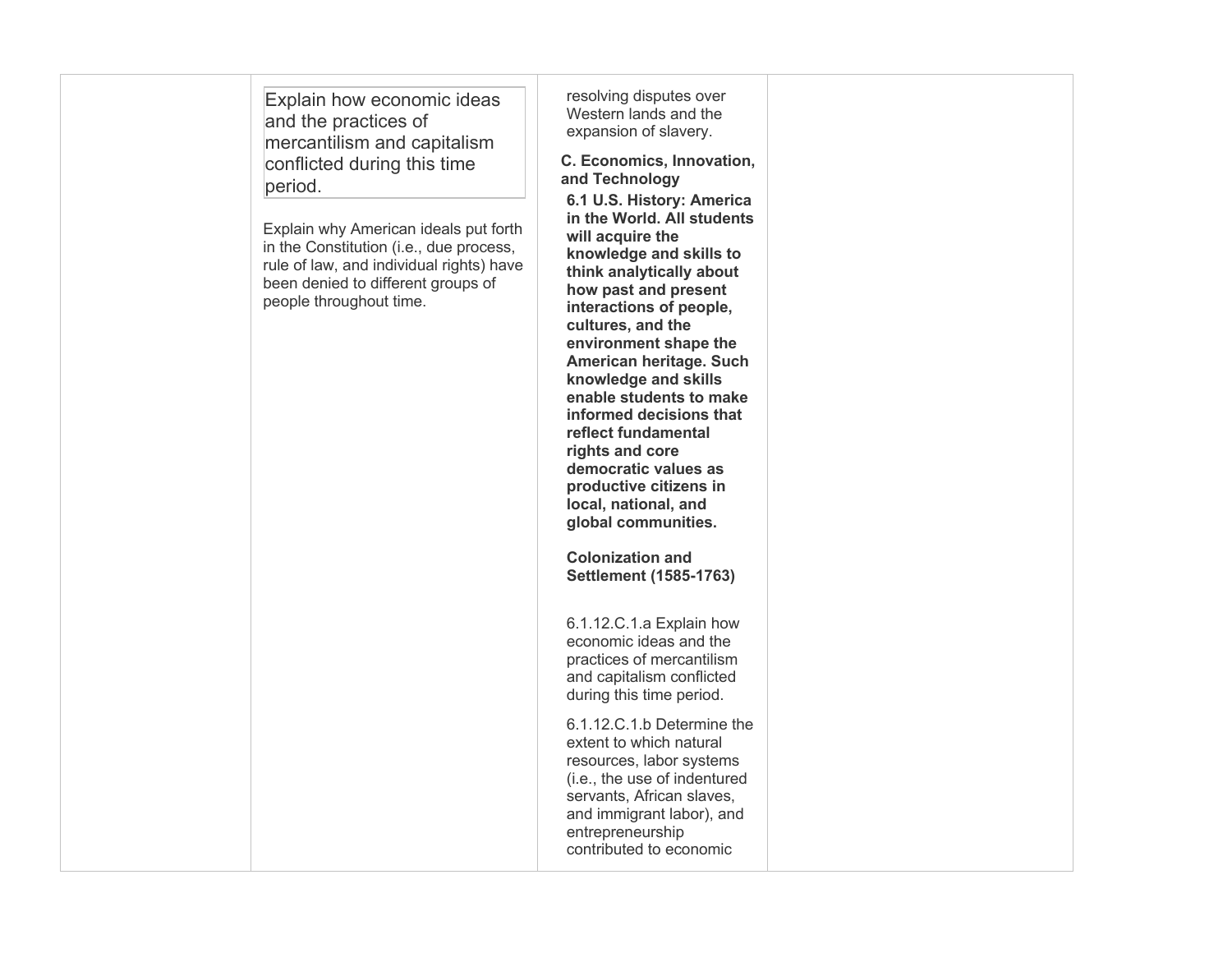|  | development in the<br>American colonies.<br><b>Revolution and the New</b><br>Nation (1754-1820s)<br>6.1.12.C.2a. Assess the                                                                                                                                                                                                                                                                                                                                                                                                                                                                            |  |
|--|--------------------------------------------------------------------------------------------------------------------------------------------------------------------------------------------------------------------------------------------------------------------------------------------------------------------------------------------------------------------------------------------------------------------------------------------------------------------------------------------------------------------------------------------------------------------------------------------------------|--|
|  | effectiveness of the new<br>state and national<br>governments attempts to<br>respond to economic<br>challenges including<br>domestic (e.g., inflation,<br>debt) and foreign trade<br>policy issues.                                                                                                                                                                                                                                                                                                                                                                                                    |  |
|  | D. History, Culture, and<br><b>Perspectives</b><br>6.1 U.S. History: America<br>in the World. All students<br>will acquire the<br>knowledge and skills to<br>think analytically about<br>how past and present<br>interactions of people,<br>cultures, and the<br>environment shape the<br>American heritage. Such<br>knowledge and skills<br>enable students to make<br>informed decisions that<br>reflect fundamental<br>rights and core<br>democratic values as<br>productive citizens in<br>local, national, and<br>global communities.<br><b>Colonization and</b><br><b>Settlement (1585-1763)</b> |  |
|  |                                                                                                                                                                                                                                                                                                                                                                                                                                                                                                                                                                                                        |  |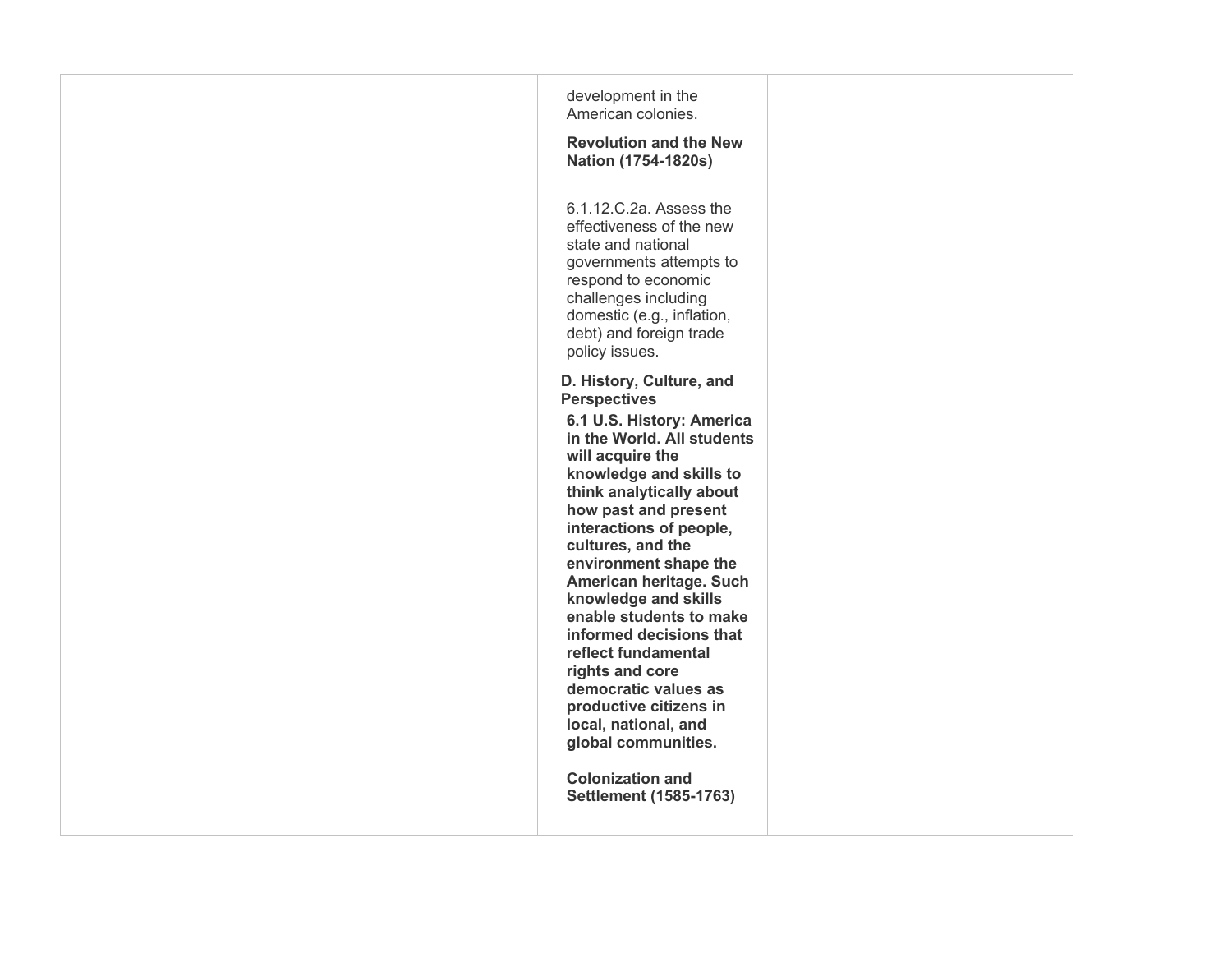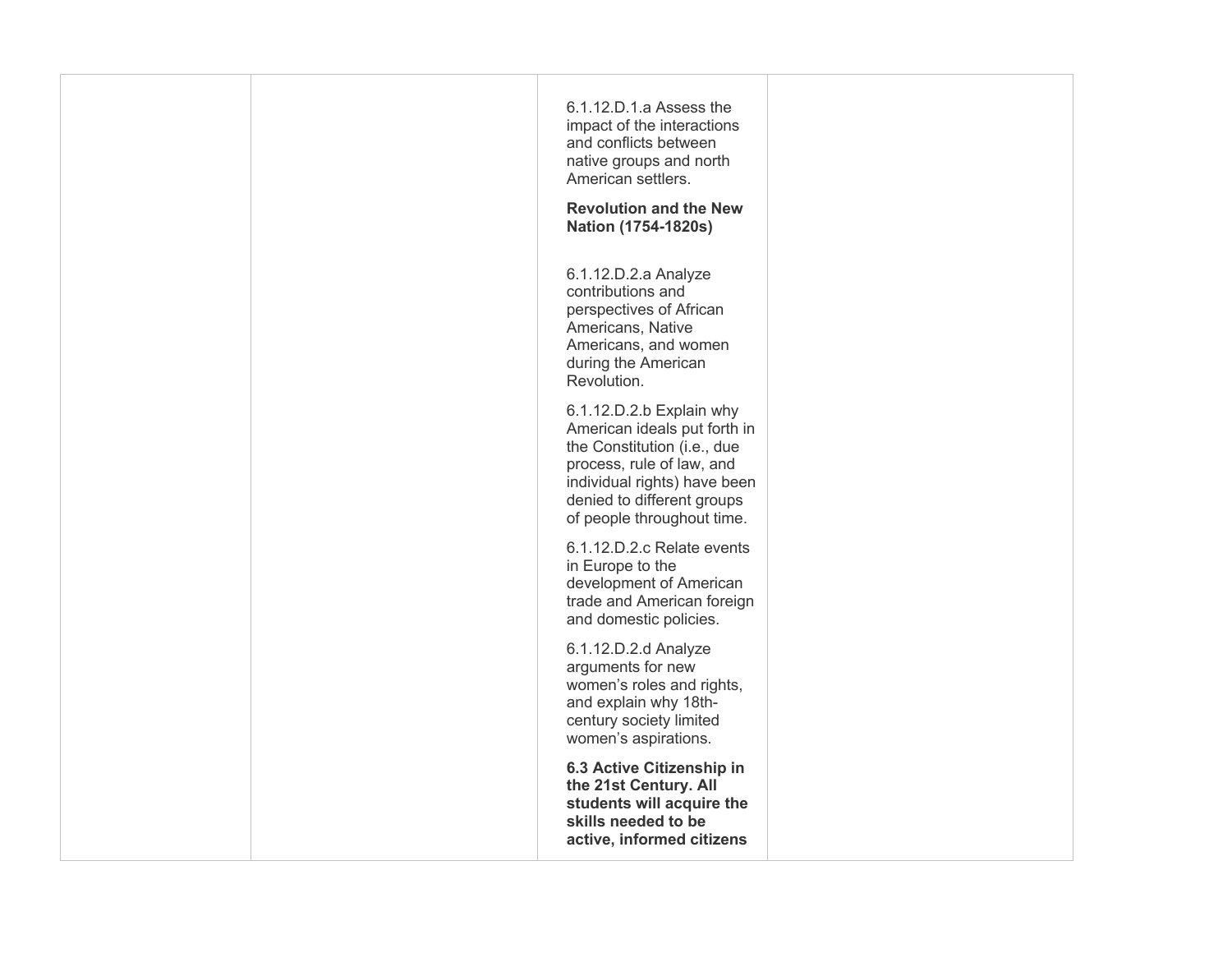| who value diversity and<br>promote cultural<br>understanding by<br>working collaboratively<br>to address the<br>challenges that are<br>inherent in living in an<br>interconnected world.                                                                                                                                              |  |
|---------------------------------------------------------------------------------------------------------------------------------------------------------------------------------------------------------------------------------------------------------------------------------------------------------------------------------------|--|
| 6.3.12.D.1 Analyze the<br>impact of current<br>governmental practices<br>and laws affecting national<br>security and/or individual<br>civil rights/ privacy.                                                                                                                                                                          |  |
| 6.3.12.D.2 Analyze a<br>current foreign policy issue<br>by considering current and<br>historical perspectives,<br>examining strategies, and<br>presenting possible<br>actions.                                                                                                                                                        |  |
| NJ: 2014 SLS: Technology                                                                                                                                                                                                                                                                                                              |  |
| NJ: Grades 9-12<br><b>8.1 Educational</b><br><b>Technology</b><br><b>C. Communication and</b><br><b>Collaboration: Students</b><br>use digital media and<br>environments to<br>communicate and work<br>collaboratively, including<br>at a distance, to support<br>individual learning and<br>contribute to the learning<br>of others. |  |
| 8.1.12.C.1 Develop an<br>innovative solution to a real<br>world problem or issue in                                                                                                                                                                                                                                                   |  |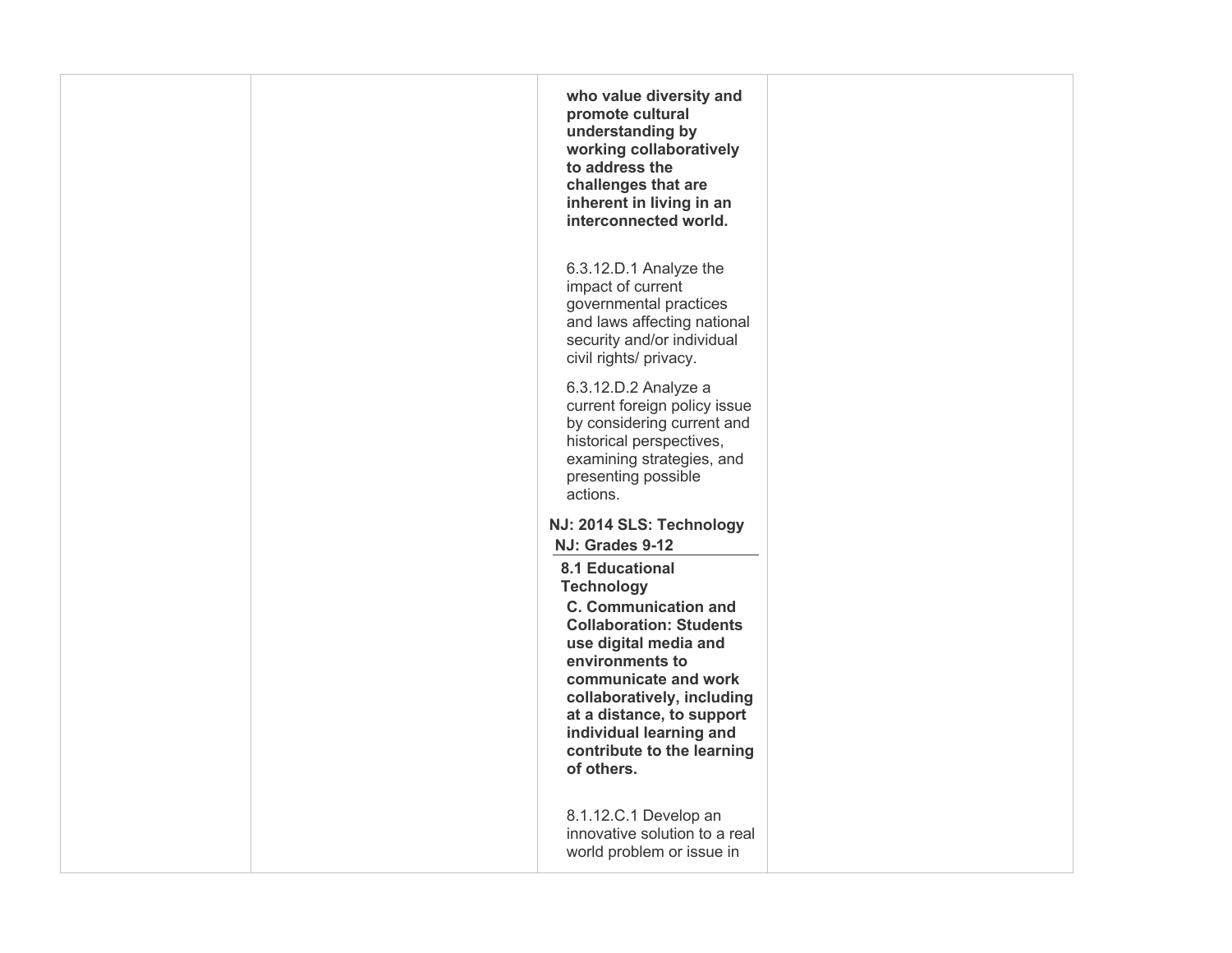|                                                                                                                  | collaboration with peers<br>and experts, and present<br>ideas for feedback through<br>social media or in an online<br>community.<br>Copyright © State of New<br>Jersey, 1996 - 2016.<br>Unit 2 Am. Civ.<br>Interdisciplinary.docx |         |
|------------------------------------------------------------------------------------------------------------------|-----------------------------------------------------------------------------------------------------------------------------------------------------------------------------------------------------------------------------------|---------|
|                                                                                                                  |                                                                                                                                                                                                                                   |         |
|                                                                                                                  |                                                                                                                                                                                                                                   |         |
| 1812.<br>Explain factors that<br>$\bullet$<br>contributed to the rise of<br>democracy in the 1820s and<br>1830s. | leaves matters uncertain.<br><b>NJSLSA.R2 Determine</b><br>central ideas or themes<br>of a text and analyze<br>their development;                                                                                                 | Posters |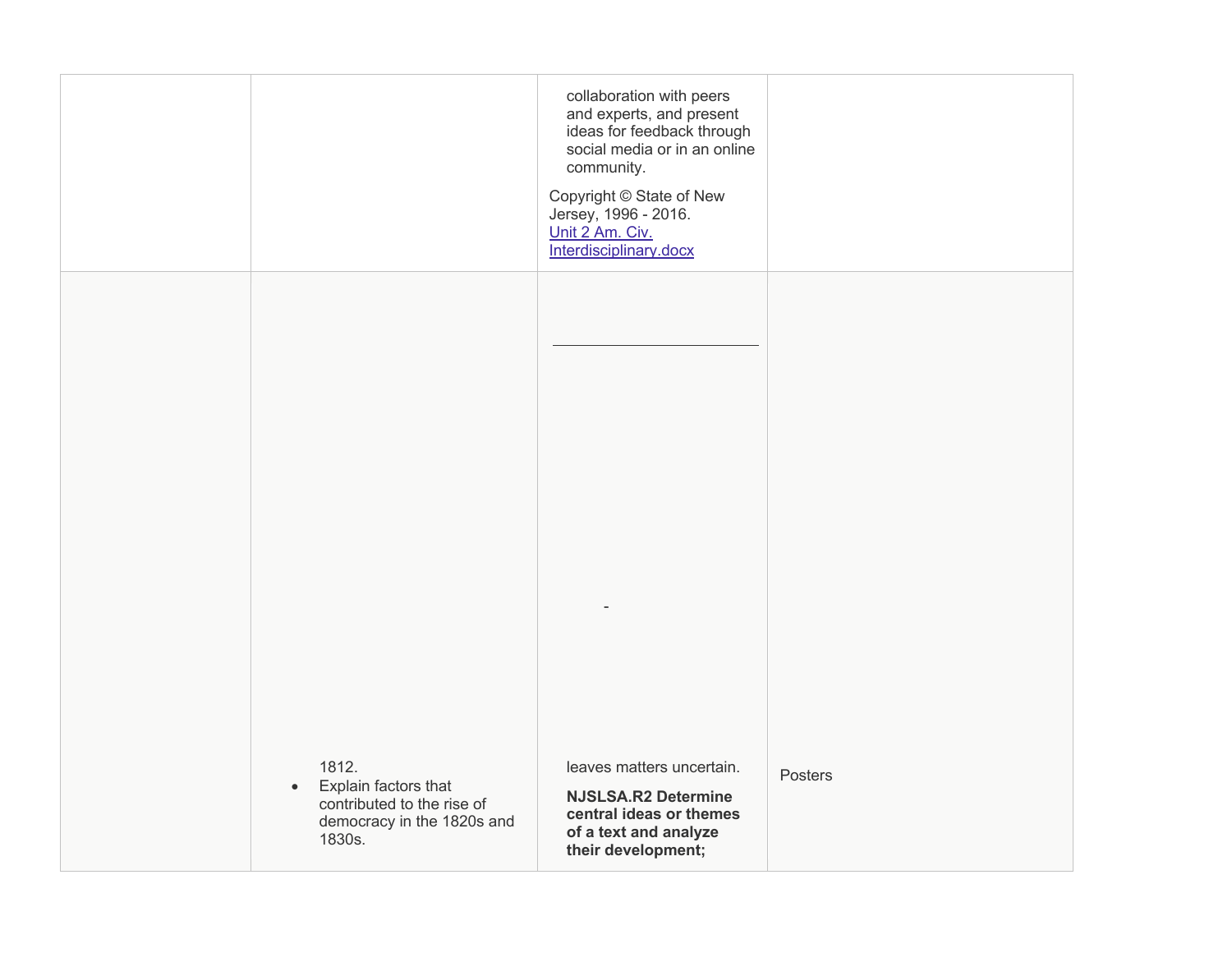| Civil<br>War/Reconstruction<br>$(1850 - 1877)$ | Describe how the events of<br>$\bullet$<br>the late 1850s developed in a<br>chain reaction, with each<br>crisis deepening sectional<br>hatreds, thus paving the way<br>for another critical event.<br>Analyze the Kansas conflict<br>as a small-scale rehearsal for<br>the Civil War.<br>The focus might be on the<br>way sectional violence fed on<br>itself, producing extremist<br>figures such as Brown and<br>the border ruffians.<br>Analyze the consequences of the<br>Lincoln-Douglas debates.<br>Describe the political, economic and<br>social differences between the North<br>and South with special attention to<br>slavery<br>Analyze Lincoln's rise to national<br>prominence in relation to the slavery<br>issue.<br>Describe different political and social<br>groups competed for influence over<br>society and government in colonial<br>North America and the United States<br>Explain how and why major party<br>systems and political alignments<br>arose and have changed from the | NJ: 2014 SLS: Social<br><b>Studies</b><br>NJ: Grades 9-12<br>A. Civics, Government,<br>and Human Rights<br><b>Expansion and Reform</b><br>$(1801 - 1861)$<br>6.1.12.A.3.h Examine<br>multiple perspectives on<br>slavery and evaluate the<br>claims used to justify the<br>arguments.<br>6.1.12.A.3.i Examine the<br>origins of the antislavery<br>movement and the impact<br>of particular events, such<br>as the Amistad decision,<br>on the movement.<br><b>Civil War and</b><br><b>Reconstruction (1850-</b><br>1877)<br>6.1.12.A.4.a Analyze the<br>ways in which prevailing<br>attitudes, socioeconomic<br>factors, and government<br>actions (i.e., the Fugitive<br>Slave Act and Dred Scott<br>Decision) in the North and<br>South (i.e., Secession) led<br>to the Civil War. | Core: Goldfield, David R. The American<br>Journey: A History of the United States.<br>Upper Saddle River, N.J: Pearson<br>Education, 2007. Print.<br>Pathways to the Present textbook<br>Supplemental: Kennedy, David M., and<br>Thomas Andrew Bailey. The American<br>Spirit. United States History as Seen by<br>Contemporaries. Houghton Mifflin, 2006.<br>Videos including "America: The Story of<br>US", "The Ultimate Guide to the<br>Presidents", "The Century" and various<br>youtube clips<br>Worksheets from the Center for learning<br>Venn Diagrams<br><b>Posters</b><br>Maps<br><b>Atlas Pages</b> |
|------------------------------------------------|-----------------------------------------------------------------------------------------------------------------------------------------------------------------------------------------------------------------------------------------------------------------------------------------------------------------------------------------------------------------------------------------------------------------------------------------------------------------------------------------------------------------------------------------------------------------------------------------------------------------------------------------------------------------------------------------------------------------------------------------------------------------------------------------------------------------------------------------------------------------------------------------------------------------------------------------------------------------------------------------------------------|---------------------------------------------------------------------------------------------------------------------------------------------------------------------------------------------------------------------------------------------------------------------------------------------------------------------------------------------------------------------------------------------------------------------------------------------------------------------------------------------------------------------------------------------------------------------------------------------------------------------------------------------------------------------------------------------------------------------------------------------------------------------------------------|-----------------------------------------------------------------------------------------------------------------------------------------------------------------------------------------------------------------------------------------------------------------------------------------------------------------------------------------------------------------------------------------------------------------------------------------------------------------------------------------------------------------------------------------------------------------------------------------------------------------|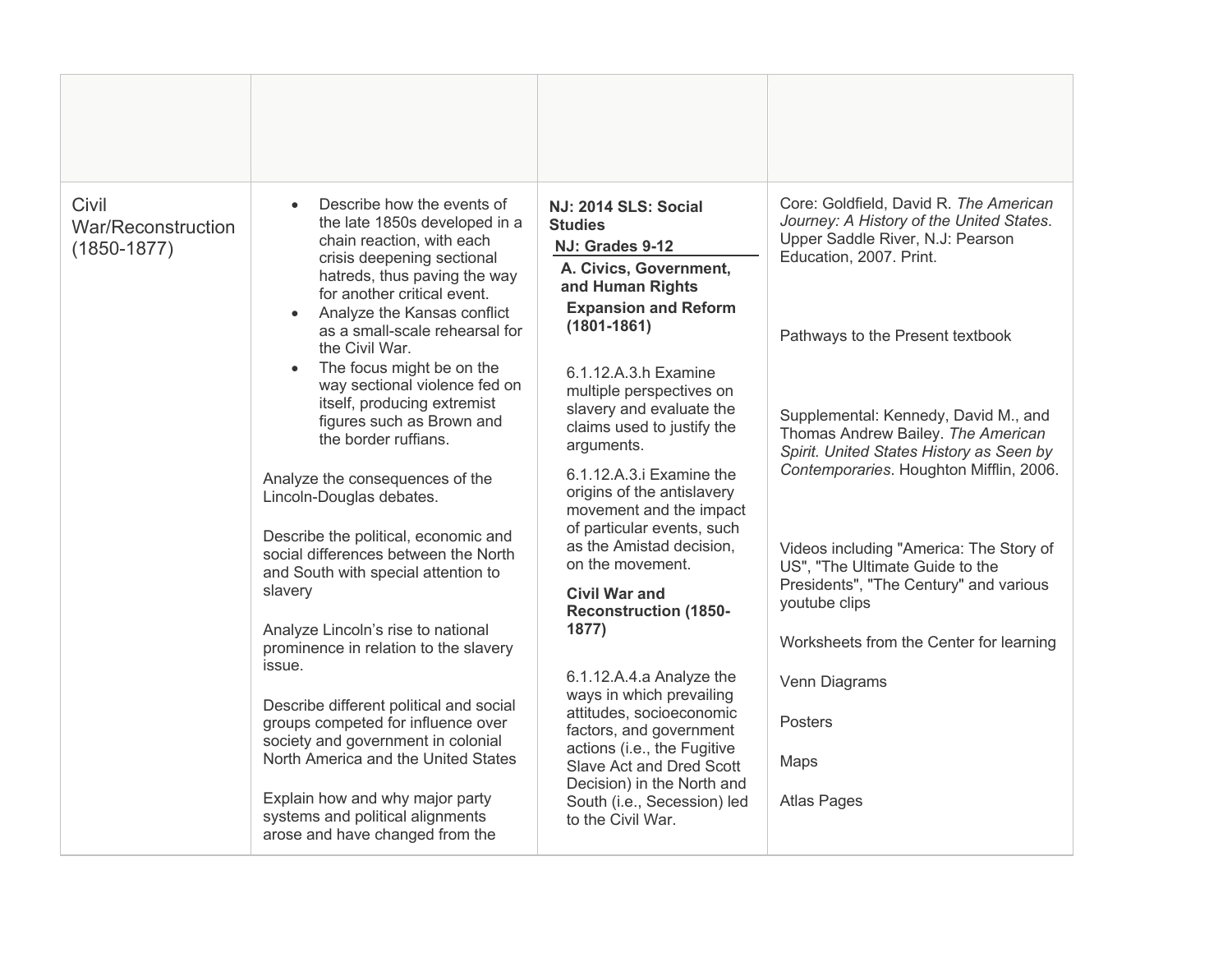| early Republic through the end of the<br>6.1.12.A.4.b Analyze how<br>twentieth century<br>ideas found in key<br>documents (i.e., the<br>Declaration of<br>Demonstrate understanding of how<br>Independence, the Seneca<br>Americans have agreed on or argued<br><b>Falls Declaration of</b><br>over the values that guide the political<br>Sentiments and<br>system as well as who is a part of the<br>Resolution, the<br>political process<br>Emancipation<br>Proclamation, and the<br>Analyze how debates over political<br>Gettysburg Address)<br>values (such as democracy, freedom,<br>contributed to demanding<br>and citizenship) and the extension of<br>equality for all.<br>American ideals abroad contributed to<br>the Civil War<br>6.1.12.A.4.c Judge the<br>effectiveness of the 13th.<br>Describe how gender, class, ethnic,<br>14th, and 15th<br>religious, regional, and other group<br>Amendments in obtaining<br>identities changed in different eras<br>citizenship and equality for<br>African Americans.<br>Analyze the role of economic,<br>B. Geography, People,<br>political, social, and ethnic factors in<br>and the Environment<br>the context of the Union victory in the<br><b>Civil War and</b><br>Civil War<br><b>Reconstruction (1850-</b><br>1877)<br>Analyze the role of economic,<br>political, social, and ethnic factors on<br>the formation of regional identities<br>6.1.12.B.4.a Use maps and<br>primary sources to assess<br>the impact that geography,<br>improved military<br>strategies, political and<br>Analyze the issues for the newly freed<br>military decisions (e.g.,<br>slaves<br>leadership), and new<br>modes of transportation<br>Analyze and describe Lincoln's plans<br>had on the outcome of the<br>for Reconstruction<br>Civil War.<br>6.1.12.B.4.b Analyze the<br>Analyze and describe Johnson's<br>impact of population shifts<br>plans for Reconstruction<br>and migration patterns<br>during the Reconstruction<br>period. |  |  |
|---------------------------------------------------------------------------------------------------------------------------------------------------------------------------------------------------------------------------------------------------------------------------------------------------------------------------------------------------------------------------------------------------------------------------------------------------------------------------------------------------------------------------------------------------------------------------------------------------------------------------------------------------------------------------------------------------------------------------------------------------------------------------------------------------------------------------------------------------------------------------------------------------------------------------------------------------------------------------------------------------------------------------------------------------------------------------------------------------------------------------------------------------------------------------------------------------------------------------------------------------------------------------------------------------------------------------------------------------------------------------------------------------------------------------------------------------------------------------------------------------------------------------------------------------------------------------------------------------------------------------------------------------------------------------------------------------------------------------------------------------------------------------------------------------------------------------------------------------------------------------------------------------------------------------------------------------------------------------------------------|--|--|
|                                                                                                                                                                                                                                                                                                                                                                                                                                                                                                                                                                                                                                                                                                                                                                                                                                                                                                                                                                                                                                                                                                                                                                                                                                                                                                                                                                                                                                                                                                                                                                                                                                                                                                                                                                                                                                                                                                                                                                                             |  |  |
|                                                                                                                                                                                                                                                                                                                                                                                                                                                                                                                                                                                                                                                                                                                                                                                                                                                                                                                                                                                                                                                                                                                                                                                                                                                                                                                                                                                                                                                                                                                                                                                                                                                                                                                                                                                                                                                                                                                                                                                             |  |  |
|                                                                                                                                                                                                                                                                                                                                                                                                                                                                                                                                                                                                                                                                                                                                                                                                                                                                                                                                                                                                                                                                                                                                                                                                                                                                                                                                                                                                                                                                                                                                                                                                                                                                                                                                                                                                                                                                                                                                                                                             |  |  |
|                                                                                                                                                                                                                                                                                                                                                                                                                                                                                                                                                                                                                                                                                                                                                                                                                                                                                                                                                                                                                                                                                                                                                                                                                                                                                                                                                                                                                                                                                                                                                                                                                                                                                                                                                                                                                                                                                                                                                                                             |  |  |
|                                                                                                                                                                                                                                                                                                                                                                                                                                                                                                                                                                                                                                                                                                                                                                                                                                                                                                                                                                                                                                                                                                                                                                                                                                                                                                                                                                                                                                                                                                                                                                                                                                                                                                                                                                                                                                                                                                                                                                                             |  |  |
|                                                                                                                                                                                                                                                                                                                                                                                                                                                                                                                                                                                                                                                                                                                                                                                                                                                                                                                                                                                                                                                                                                                                                                                                                                                                                                                                                                                                                                                                                                                                                                                                                                                                                                                                                                                                                                                                                                                                                                                             |  |  |
|                                                                                                                                                                                                                                                                                                                                                                                                                                                                                                                                                                                                                                                                                                                                                                                                                                                                                                                                                                                                                                                                                                                                                                                                                                                                                                                                                                                                                                                                                                                                                                                                                                                                                                                                                                                                                                                                                                                                                                                             |  |  |
|                                                                                                                                                                                                                                                                                                                                                                                                                                                                                                                                                                                                                                                                                                                                                                                                                                                                                                                                                                                                                                                                                                                                                                                                                                                                                                                                                                                                                                                                                                                                                                                                                                                                                                                                                                                                                                                                                                                                                                                             |  |  |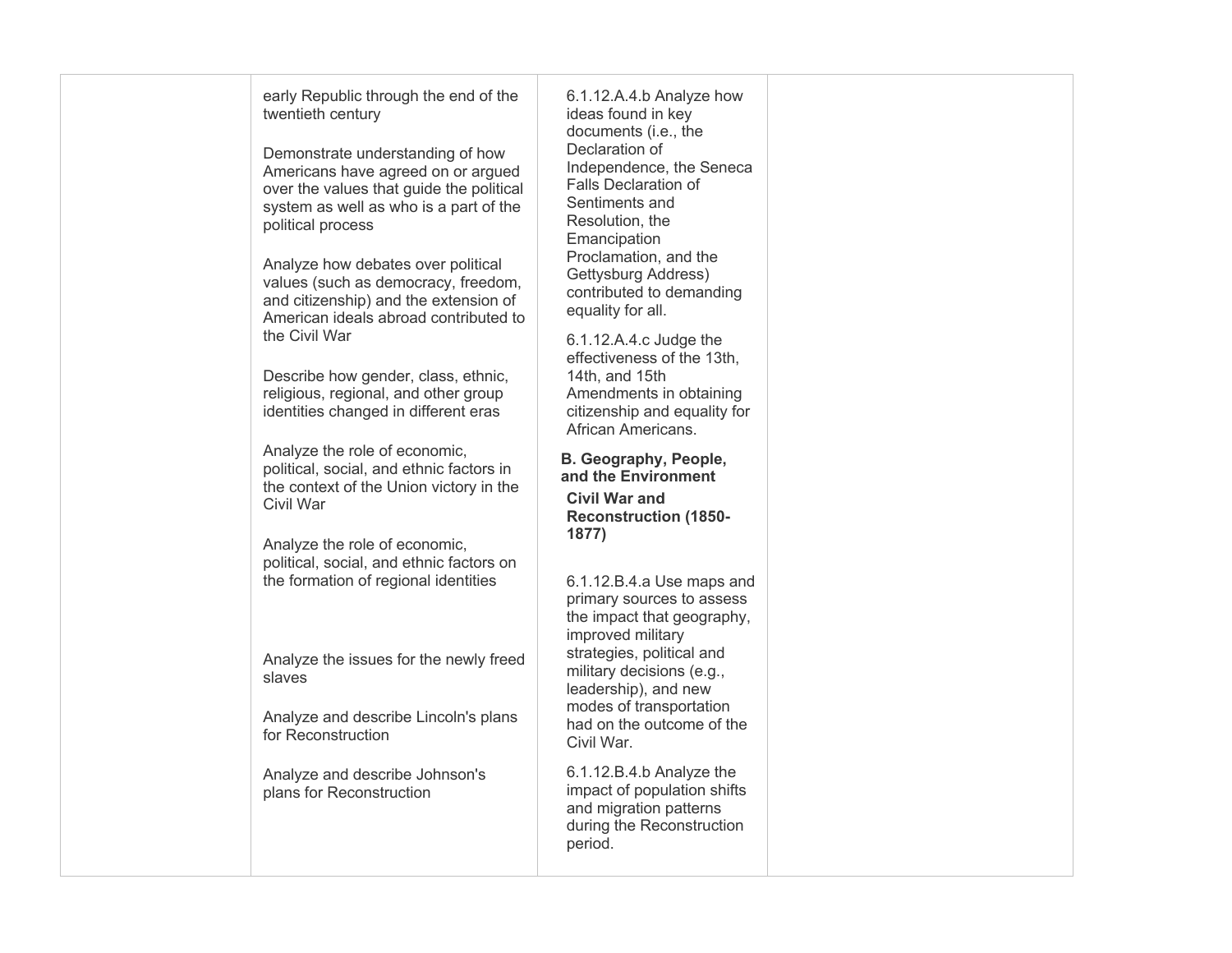| Describe the differences between<br>Congressional Reconstruction and<br><b>Presidential Reconstruction?</b><br>Describe the political gains of African<br>Americans during the Reconstruction<br>period.<br>Explain the circumstances that led to<br>the impeachment and trial of<br>President Johnson with special<br>attention to the outcome | C. Economics, Innovation,<br>and Technology<br><b>Civil War and</b><br><b>Reconstruction (1850-</b><br>1877)<br>6.1.12.C.4.a Assess the<br>role that economics played<br>in enabling the North and<br>South to wage war.<br>6.1.12.C.4.b Compare and<br>contrast the immediate and |  |
|-------------------------------------------------------------------------------------------------------------------------------------------------------------------------------------------------------------------------------------------------------------------------------------------------------------------------------------------------|------------------------------------------------------------------------------------------------------------------------------------------------------------------------------------------------------------------------------------------------------------------------------------|--|
|                                                                                                                                                                                                                                                                                                                                                 | long-term effects of the<br>Civil War on the economies<br>of the North and South.<br>6.1.12.C.4.c Explain why                                                                                                                                                                      |  |
| Analyze in detail the condition of the<br>South at the end of the Civil War,<br>particularly, the economic and social<br>revolution caused by the end of                                                                                                                                                                                        | the Civil War was more<br>costly to America than<br>previous conflicts were.<br>D. History, Culture, and                                                                                                                                                                           |  |
| slavery                                                                                                                                                                                                                                                                                                                                         | <b>Perspectives</b>                                                                                                                                                                                                                                                                |  |
| Describe the difficulty of working out a<br>new system of racial relations, with<br>particular attention of the efforts of<br>former slaves                                                                                                                                                                                                     | <b>Revolution and the New</b><br>Nation (1754-1820s)<br>6.1.12.D.2.e Determine the<br>impact of African American                                                                                                                                                                   |  |
| Analyze the impact of Reconstruction<br>in the South                                                                                                                                                                                                                                                                                            | leaders and institutions in<br>shaping free Black<br>communities in the North.                                                                                                                                                                                                     |  |
| Describe the limitations of the<br>Republican governments and the<br>Freedmen's Bureau, especially in<br>altering fundamental economic and                                                                                                                                                                                                      | <b>Expansion and Reform</b><br>$(1801 - 1861)$                                                                                                                                                                                                                                     |  |
| social conditions<br>Describe the factors for the creation                                                                                                                                                                                                                                                                                      | 6.1.12.D.3.c Assess how<br>states' rights (i.e.,<br>Nullification) and sectional                                                                                                                                                                                                   |  |
| of the Ku Klux Klan with particular<br>attention to its enduring presence as                                                                                                                                                                                                                                                                    | interests influenced party<br>politics and shaped<br>national policies (i.e., the                                                                                                                                                                                                  |  |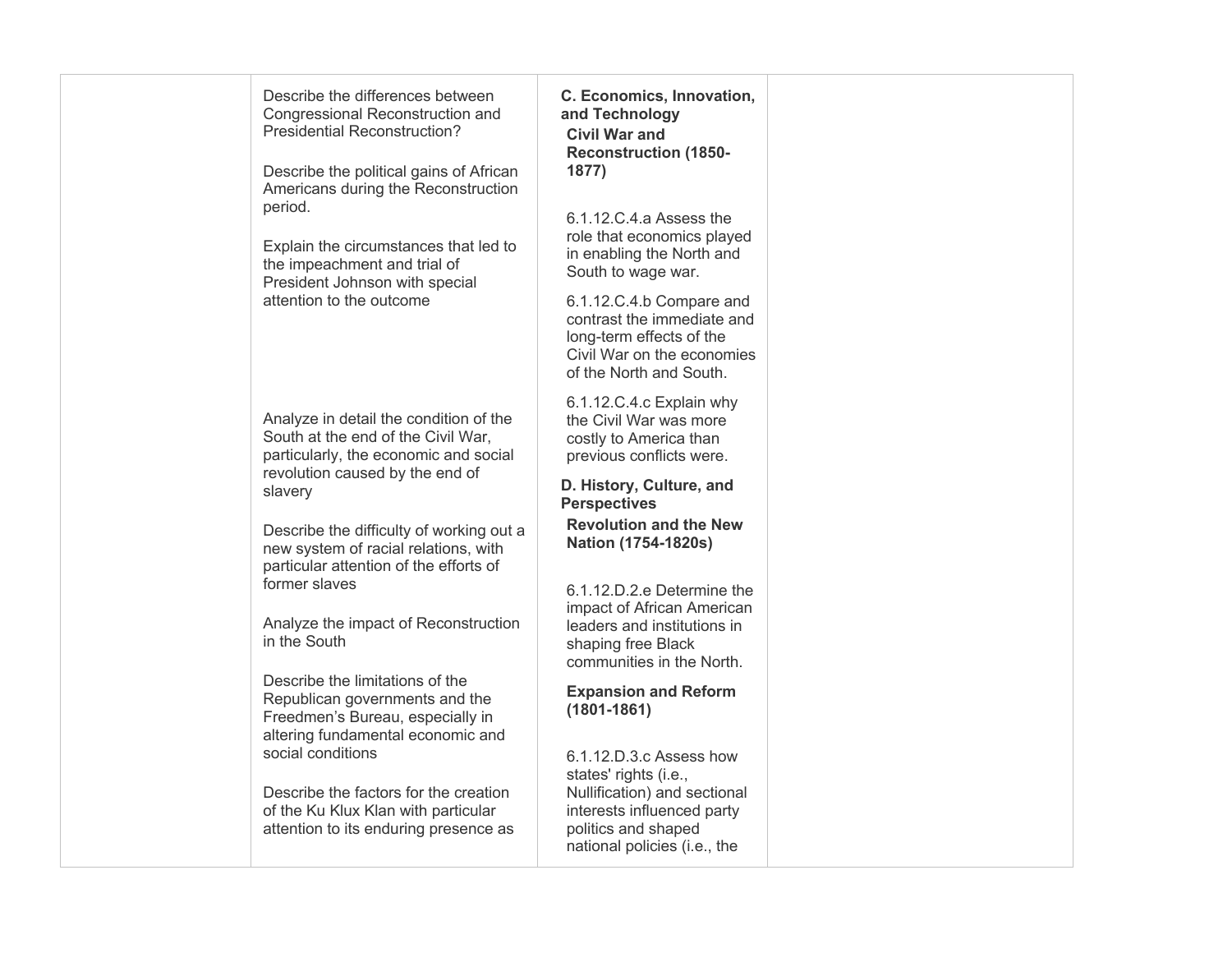| a symbol of white racism and illegal<br>violence                                                                                              | Missouri Compromise and<br>the Compromise of 1850).                                                                                                                                                                    |  |
|-----------------------------------------------------------------------------------------------------------------------------------------------|------------------------------------------------------------------------------------------------------------------------------------------------------------------------------------------------------------------------|--|
| Compare the gap between the still<br>widely held popular image of<br>Reconstruction and the more<br>complicated historical reality.           | <b>Civil War and</b><br><b>Reconstruction (1850-</b><br>1877)                                                                                                                                                          |  |
| Analyze how the media, with<br>particular attention to the motion<br>picture industry, has formed the<br>American perception of the Civil War | 6.1.12.D.4.a Compare and<br>contrast the roles of African<br>Americans who lived in<br>Union and Confederate<br>states during the Civil War.                                                                           |  |
| and Reconstruction.                                                                                                                           | 6.1.12.D.4.b Compare and<br>contrast the impact of the<br>American Civil War and the<br>impact of a past or current<br>civil war in another country<br>in terms of the<br>consequences for people's<br>lives and work. |  |
|                                                                                                                                               | 6.1.12.D.4.c Analyze the<br>debate about how to<br>reunite the country, and<br>determine the extent to<br>which enacted<br>Reconstruction policies<br>achieved their goals.                                            |  |
|                                                                                                                                               | 6.1.12.D.4.d Relate<br>conflicting political,<br>economic, social, and<br>sectional perspectives on<br>Reconstruction to the<br>resistance of some<br>Southern individuals and<br>states.                              |  |
|                                                                                                                                               | 6.1.12.D.4.e Analyze the<br>impact of the Civil War and<br>the 14th Amendment on<br>the development of the<br>country and on the                                                                                       |  |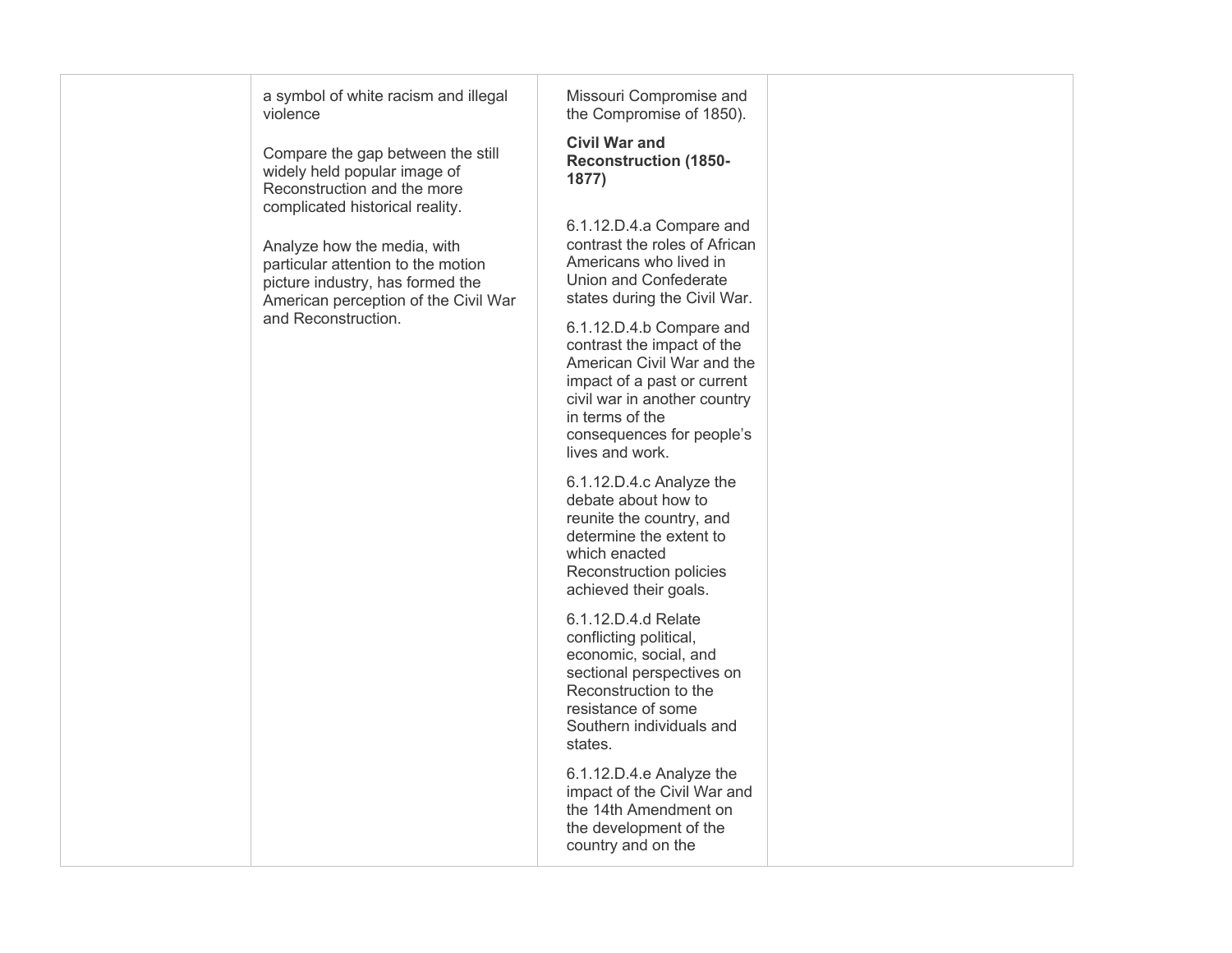|  | relationship between the<br>national and state<br>governments.<br>NJ: 2014 SLS: Technology<br>NJ: Grades 9-12<br><b>8.1 Educational</b><br><b>Technology</b><br><b>8.1 Educational</b><br><b>Technology: All students</b><br>will use digital tools to<br>access, manage,<br>evaluate, and synthesize<br>information in order to<br>solve problems<br>individually and<br>collaborate and to create<br>and communicate<br>knowledge.<br>A. Technology<br><b>Operations and</b><br><b>Concepts: Students</b><br>demonstrate a sound<br>understanding of<br>technology concepts,<br>systems and operations. |  |
|--|-----------------------------------------------------------------------------------------------------------------------------------------------------------------------------------------------------------------------------------------------------------------------------------------------------------------------------------------------------------------------------------------------------------------------------------------------------------------------------------------------------------------------------------------------------------------------------------------------------------|--|
|  | 8.1.12.A.3 Collaborate in<br>online courses, learning<br>communities, social<br>networks or virtual worlds<br>to discuss a resolution to a<br>problem or issue.                                                                                                                                                                                                                                                                                                                                                                                                                                           |  |
|  | Copyright © State of New<br>Jersey, 1996 - 2016.<br><b>Interdisciplinary Civil</b><br>War:Reconstruction.docx<br><b>Interdisciplinary Standards &amp;</b><br><b>Activity Civil War.docx</b>                                                                                                                                                                                                                                                                                                                                                                                                               |  |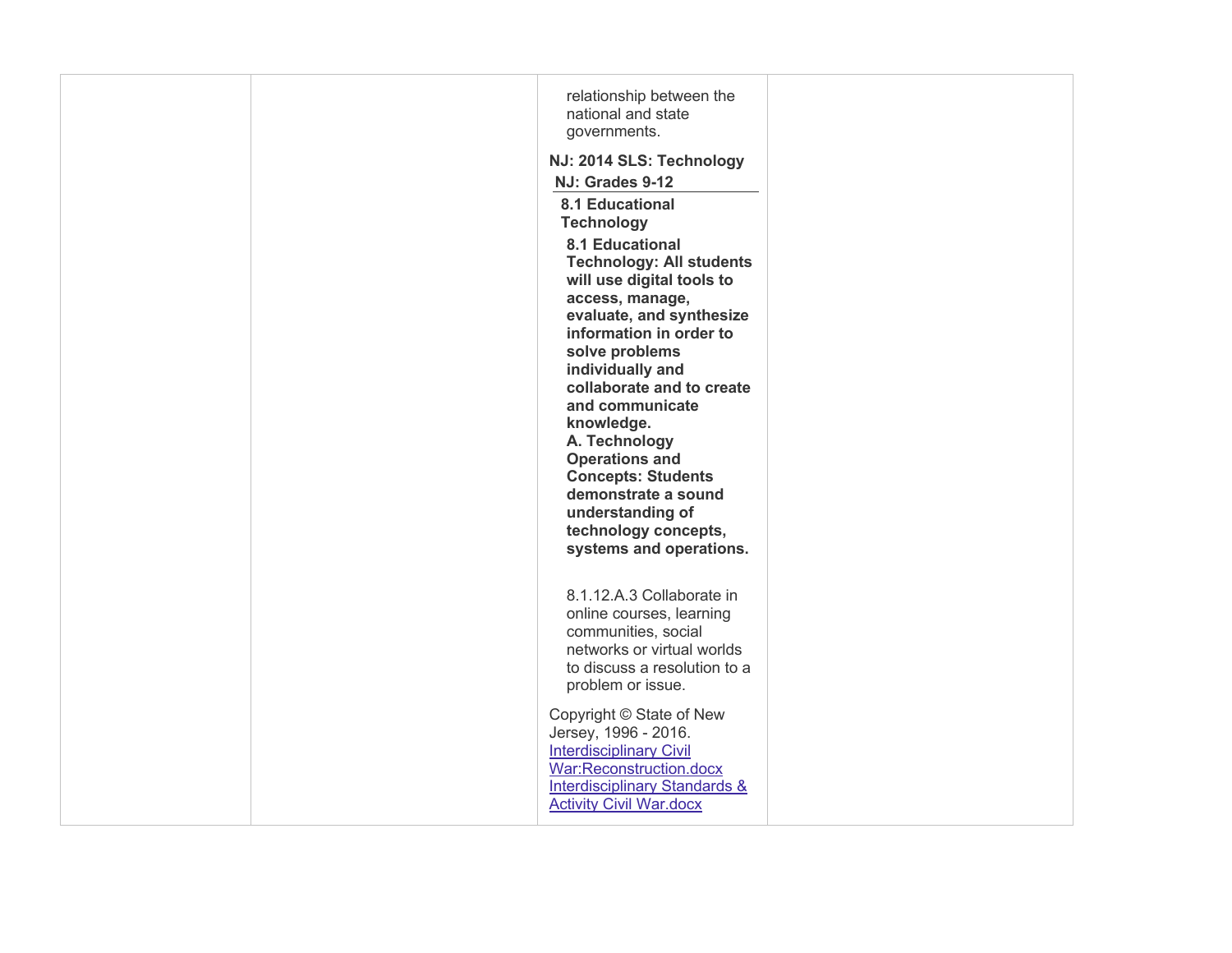| 6.1.12.C.5.c Analyze the<br>cyclical nature of the<br>economy and the impact of<br>periods of expansion and<br>recession on businesses<br>and individuals.<br>The Emergence of<br><b>Modern America (1890-</b><br>1930) |  |
|-------------------------------------------------------------------------------------------------------------------------------------------------------------------------------------------------------------------------|--|
| 6.1.12.C.6.a Evaluate the<br>effectiveness of labor and<br>agricultural organizations in<br>improving economic<br>opportunities for various<br>groups.                                                                  |  |
| 6.1.12.C.6.b Determine<br>how supply and demand<br>influenced price and output<br>during the Industrial<br>Revolution.                                                                                                  |  |
| 6.1.12.C.6.c Analyze the<br>impact of money,<br>investment, credit, savings,<br>debt, and financial<br>institutions on the<br>development of the nation<br>and the lives of individuals.                                |  |
| D. History, Culture, and<br><b>Perspectives</b><br>The Development of the<br><b>Industrial United States</b><br>$(1870 - 1900)$                                                                                         |  |
| 6.1.12.D.5.a Analyze<br>government policies and<br>other factors that promoted<br>innovation,<br>entrepreneurship, and                                                                                                  |  |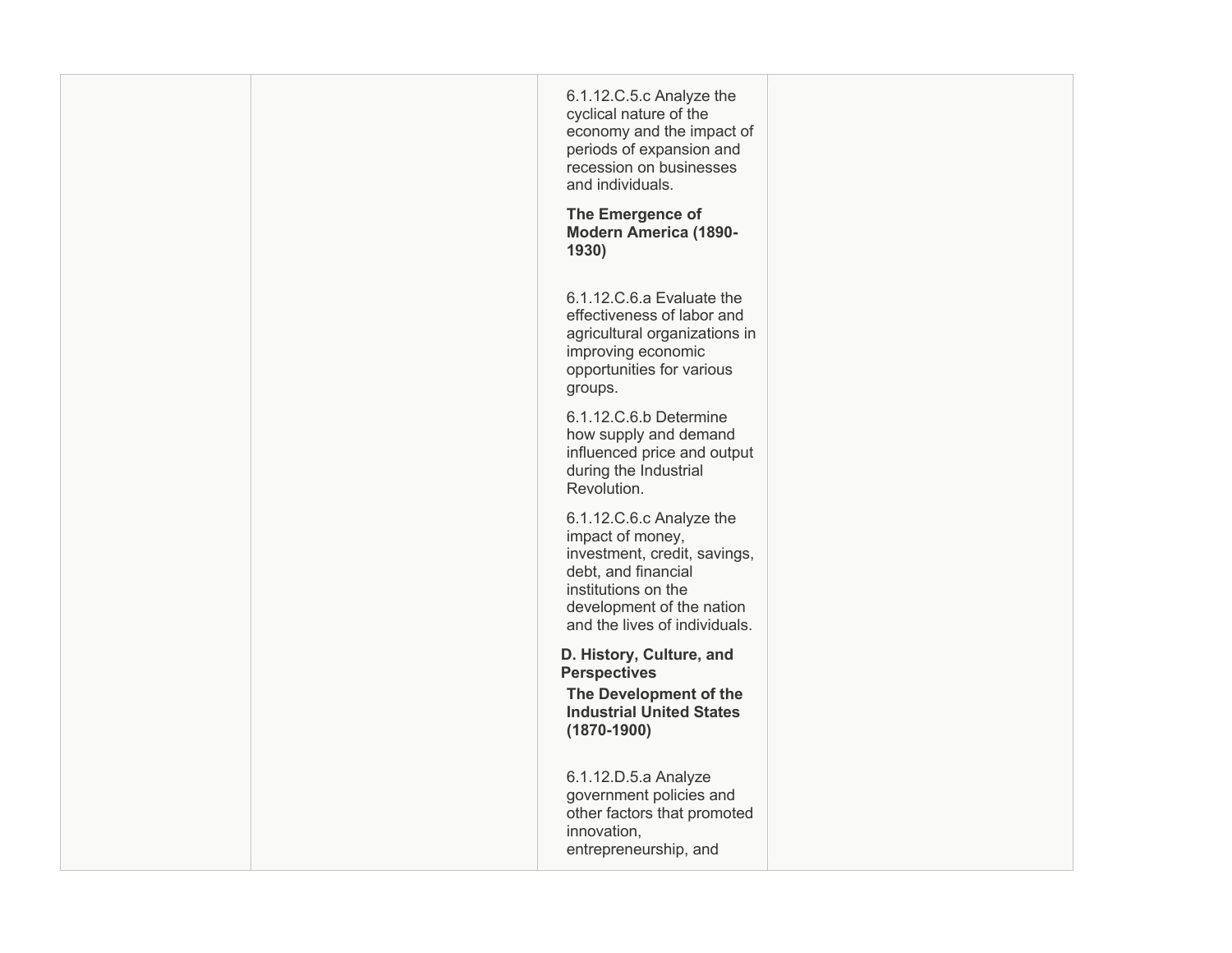| Imperialism, WW I,<br>and Roaring 20's<br>$(1890 - 1930)$ | Students will be able to critically<br>evaluate the degree to which US<br>foreign policy is (or has been) distinct<br>from that of other nations.                                  | NJ: 2014 SLS: 21st Century<br><b>Life and Careers</b><br><b>NJ: All Grades</b><br><b>Career Ready Practices</b><br><b>Career Ready Practices</b> | Core: Goldfield, David R. The American<br>Journey: A History of the United States.<br>Upper Saddle River, N.J: Pearson<br>Education, 2007. Print.                 |
|-----------------------------------------------------------|------------------------------------------------------------------------------------------------------------------------------------------------------------------------------------|--------------------------------------------------------------------------------------------------------------------------------------------------|-------------------------------------------------------------------------------------------------------------------------------------------------------------------|
|                                                           | Students will be able to summarize<br>some of the most important historical<br>trends and turning points in the<br>evolution of America's relations with<br>the rest to the world. | CRP1. Act as a<br>responsible and<br>contributing citizen and<br>employee.                                                                       | Pathways to the Present textbook                                                                                                                                  |
|                                                           | Students will be able to describe how<br>cultural kinship with Israel has<br>affected the American relationship<br>with Arab states.<br>Students will be able to describe how      | NJ: Grade 12<br>9.3 - Career & Technical<br><b>Education (CTE):</b><br><b>Government &amp; Public</b>                                            | Supplemental: Kennedy, David M., and<br>Thomas Andrew Bailey. The American<br>Spirit. United States History as Seen by<br>Contemporaries. Houghton Mifflin, 2006. |
|                                                           | American fear of communism<br>influenced US policies.<br>Students will be able to examine the<br>role of geopolitics in the development                                            | <b>Administration Career</b><br><b>Cluster®</b><br><b>Career Cluster®:</b><br><b>Government &amp; Public</b><br><b>Administration (GV)</b>       | Videos including "America: The Story of<br>US", "The Ultimate Guide to the                                                                                        |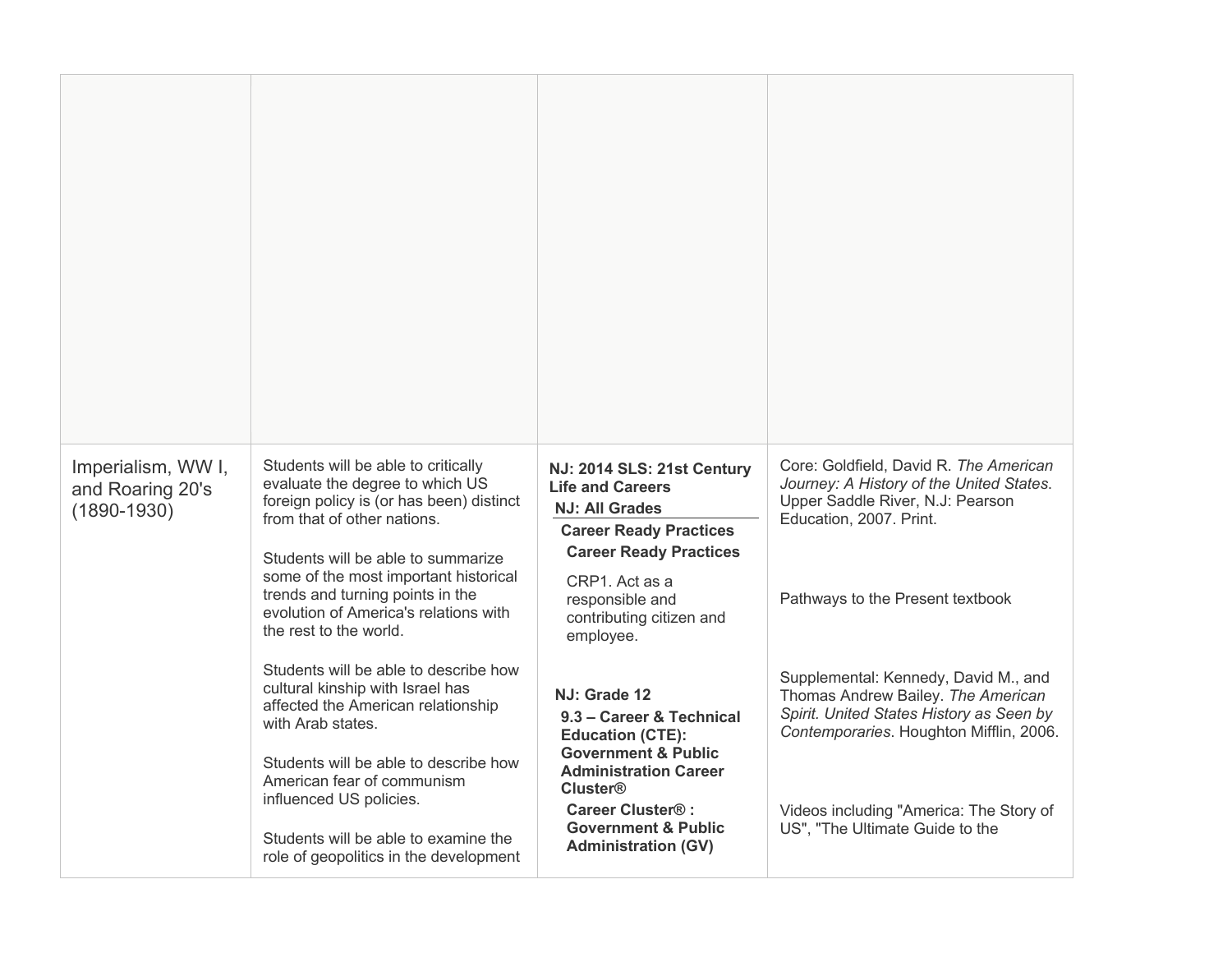| of American foreign policy during this<br>time period.<br>Students will be able to evaluate the<br>nation's willingness or reticence to<br>engage in foreign conflicts and affairs<br>during different time periods in U.S.<br>History.<br>Students will be able to assess the<br>benefits and detriments of the U.S.<br>taking a more strict isolationist<br>stance.<br>Students will be able to analyze<br>constitutional issues involving war<br>powers, as they relate to the U.S.<br>military intervention in foreign<br>conflicts.<br>Students will be able to evaluate how<br>effective the U.S. has been in<br>pursuing national interests while also<br>attempting to address global, political, | 9.3.GV.1 Explain the<br>purpose and functions of<br>government and public<br>administration and the<br>application of democratic<br>principles in the process of<br>governmental and<br>administrative<br>policymaking.<br>NJ: 2014 SLS: Social<br><b>Studies</b><br>NJ: Grades 9-12<br>A. Civics, Government,<br>and Human Rights<br>The Emergence of<br><b>Modern America (1890-</b><br>1930)<br>6.1.12.A.6.b Evaluate the<br>ways in which women<br>organized to promote<br>government policies (i.e., | Presidents", "The Century" and various<br>youtube clips<br>Worksheets from the Center for learning<br>Venn Diagrams<br><b>Posters</b><br>Maps<br><b>Atlas Pages</b> |
|-----------------------------------------------------------------------------------------------------------------------------------------------------------------------------------------------------------------------------------------------------------------------------------------------------------------------------------------------------------------------------------------------------------------------------------------------------------------------------------------------------------------------------------------------------------------------------------------------------------------------------------------------------------------------------------------------------------|-----------------------------------------------------------------------------------------------------------------------------------------------------------------------------------------------------------------------------------------------------------------------------------------------------------------------------------------------------------------------------------------------------------------------------------------------------------------------------------------------------------|---------------------------------------------------------------------------------------------------------------------------------------------------------------------|
| economic and social problems.<br>Students will be able to assess the<br>role United States imperialism played<br>in relations between the United States<br>and other countries in the time period<br>leading up to World War I including<br>such events as the building of the<br>Panama Canal, relations with Japan<br>and China and the Spanish, Cuban,<br>American War.                                                                                                                                                                                                                                                                                                                                | abolition, women's<br>suffrage, and the<br>temperance movement)<br>designed to address<br>injustice, inequality,<br>workplace safety, and<br>immorality.<br>The Emergence of<br><b>Modern America (1890-</b><br>1930)<br>6.1.12.A.7.a Analyze the<br>reasons for the policy of<br>neutrality regarding World<br>War I, and explain why the                                                                                                                                                                |                                                                                                                                                                     |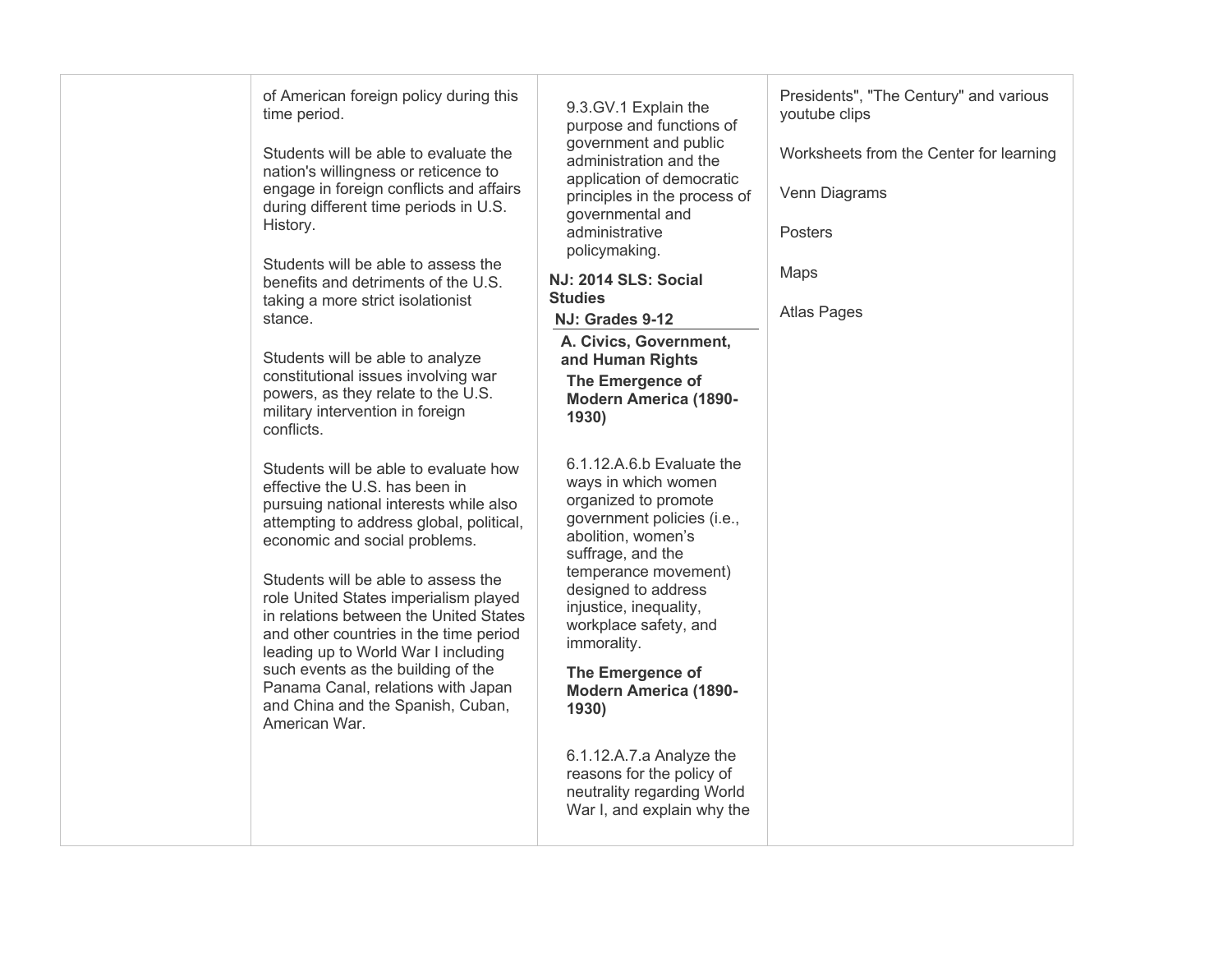| Students will be able to evaluate the<br>major causes and events of World<br>War I including the role of President<br>Woodrow Wilson, the causes of<br>United States involvement, social<br>conditions on the home front.<br>significant battles, the role of New<br>Jersey industry, Wilson's Peace Plan,<br>and isolationism. . (6.4.12.1.4)<br>Describe the American response to<br>war in Europe and the key events that<br>moved the United States toward war.<br>(Submarine warfare, The<br>Zimmermann Note etc.) (6.4.12.I.4)<br>Explain how American troops helped<br>turn the tide of the war. $(6.4.12.1.4)$<br>Analyze President Wilson's "Fourteen<br>Points" address to congress and how<br>it differed from the French and British<br>leaders' proposals.(6.4.12.I.4)<br>Students will evaluate the Versailles<br>Treaty and the non-involvement of the<br>United States in the League of<br>Nations.(6.4.12.I.4-7) | United States eventually<br>entered the war.<br>6.1.12.A.7.b Evaluate the<br>impact of government<br>policies designed to<br>promote patriotism and to<br>protect national security<br>during times of war (i.e.,<br>the Espionage Act and the<br>Sedition Amendment) on<br>individual rights.<br>6.1.12.A.7.c Analyze the<br>Treaty of Versailles and the<br>League of Nations from the<br>perspectives of different<br>countries.<br>The Emergence of<br><b>Modern America (1890-</b><br>1930)<br>6.1.12.A.8.a Relate<br>government policies to the<br>prosperity of the country<br>during the 1920s, and<br>determine the impact of<br>these policies on business<br>and the consumer. |  |
|-----------------------------------------------------------------------------------------------------------------------------------------------------------------------------------------------------------------------------------------------------------------------------------------------------------------------------------------------------------------------------------------------------------------------------------------------------------------------------------------------------------------------------------------------------------------------------------------------------------------------------------------------------------------------------------------------------------------------------------------------------------------------------------------------------------------------------------------------------------------------------------------------------------------------------------|-------------------------------------------------------------------------------------------------------------------------------------------------------------------------------------------------------------------------------------------------------------------------------------------------------------------------------------------------------------------------------------------------------------------------------------------------------------------------------------------------------------------------------------------------------------------------------------------------------------------------------------------------------------------------------------------|--|
| Describe the war's end and its costs.<br>$(6.4.12.1.4-7)$<br>Students will be able to critically<br>evaluate the degree to which US<br>foreign policy became isolationist                                                                                                                                                                                                                                                                                                                                                                                                                                                                                                                                                                                                                                                                                                                                                         | 6.1.12.A.8.b Compare and<br>contrast the global<br>marketing practices of<br>United States factories and<br>farms with American public<br>opinion and government<br>policies that favored<br>isolationism.<br>6.1.12.A.8.c Relate social<br>intolerance, xenophobia,<br>and fear of anarchists to<br>government policies                                                                                                                                                                                                                                                                                                                                                                  |  |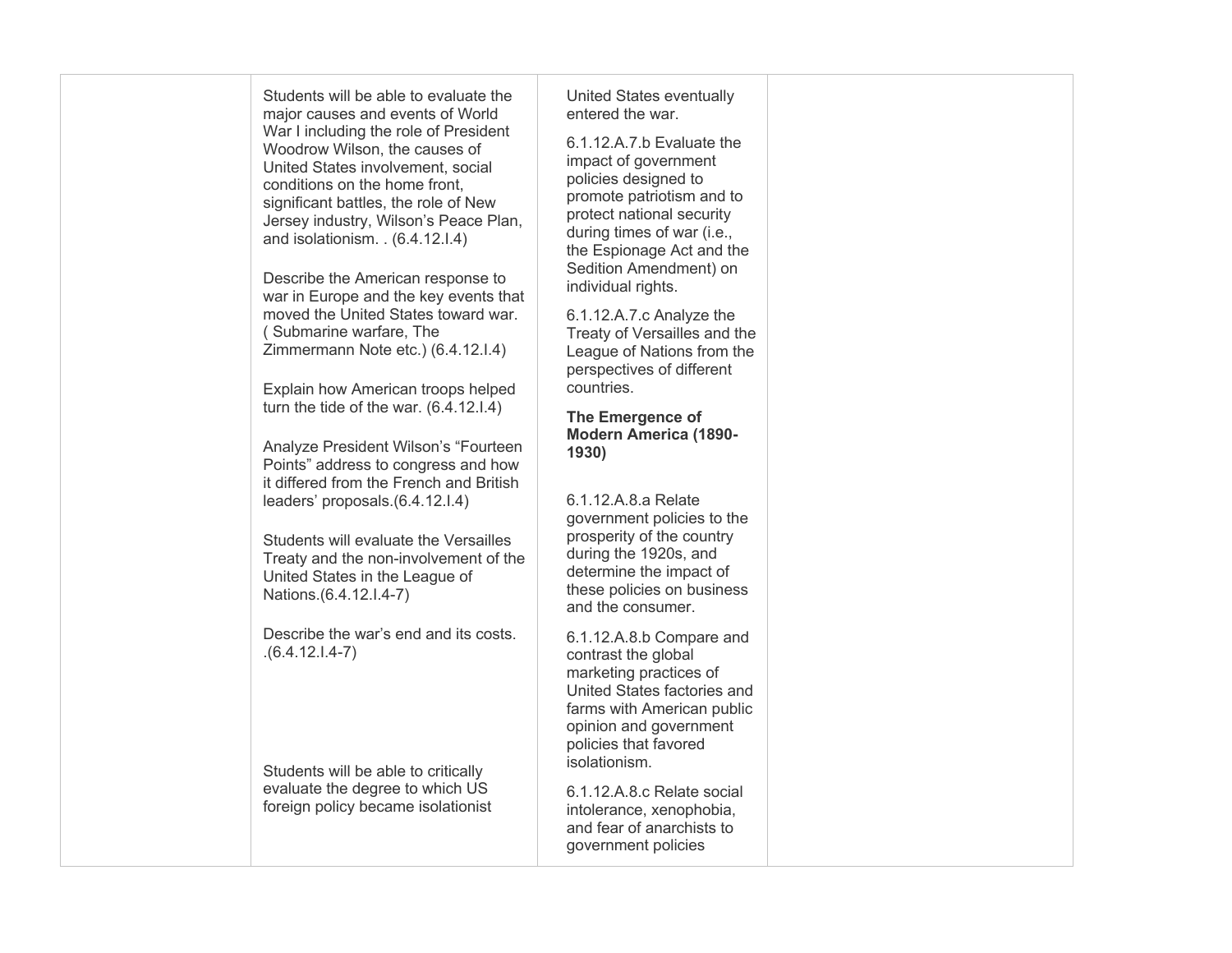| Students will be able to describe how<br>American fear of communism<br>influenced US policies.                                                     | restricting immigration,<br>advocacy, and labor<br>organizations.                                                                                   |  |
|----------------------------------------------------------------------------------------------------------------------------------------------------|-----------------------------------------------------------------------------------------------------------------------------------------------------|--|
| Students will be able to examine how<br>the American economy expanded<br>greatly during this time period.                                          | <b>Age of Revolutions</b><br>$(1750 - 1914)$                                                                                                        |  |
| Students will be able to evaluate the<br>nation's new approach to production<br>(assembly line, mass production).                                  | 6.2.12.A.3.e Analyze the<br>motives for and methods<br>by which European<br>nations, Japan, and the                                                 |  |
| Students will be able to assess the<br>benefits of the automobile and what<br>new industries expanded with it.                                     | United States expanded<br>their imperialistic practices<br>in Africa and Asia during<br>this era, and evaluate the<br>impact of these actions on    |  |
| Students will be able to analyze the<br>role of women and African Americans<br>during the 1920's.                                                  | their relations.<br>B. Geography, People,<br>and the Environment<br>The Emergence of                                                                |  |
| Students will be able to evaluate the<br>jazz age and its impact on modern<br>America.                                                             | <b>Modern America (1890-</b><br>1930)                                                                                                               |  |
| Students will be able to assess the<br>role of prohibition and problems that<br>were created because of it.<br>Students will be able to understand | 6.1.12.B.6.a Determine the<br>role geography played in<br>gaining access to raw<br>materials and finding new<br>global markets to promote<br>trade. |  |
| the importance of the Scopes Trial<br>and how it affects education today.                                                                          | The Emergence of<br><b>Modern America (1890-</b><br>1930)                                                                                           |  |
|                                                                                                                                                    | 6.1.12.B.7.a Explain how<br>global competition by<br>nations for land and<br>resources led to increased<br>militarism.                              |  |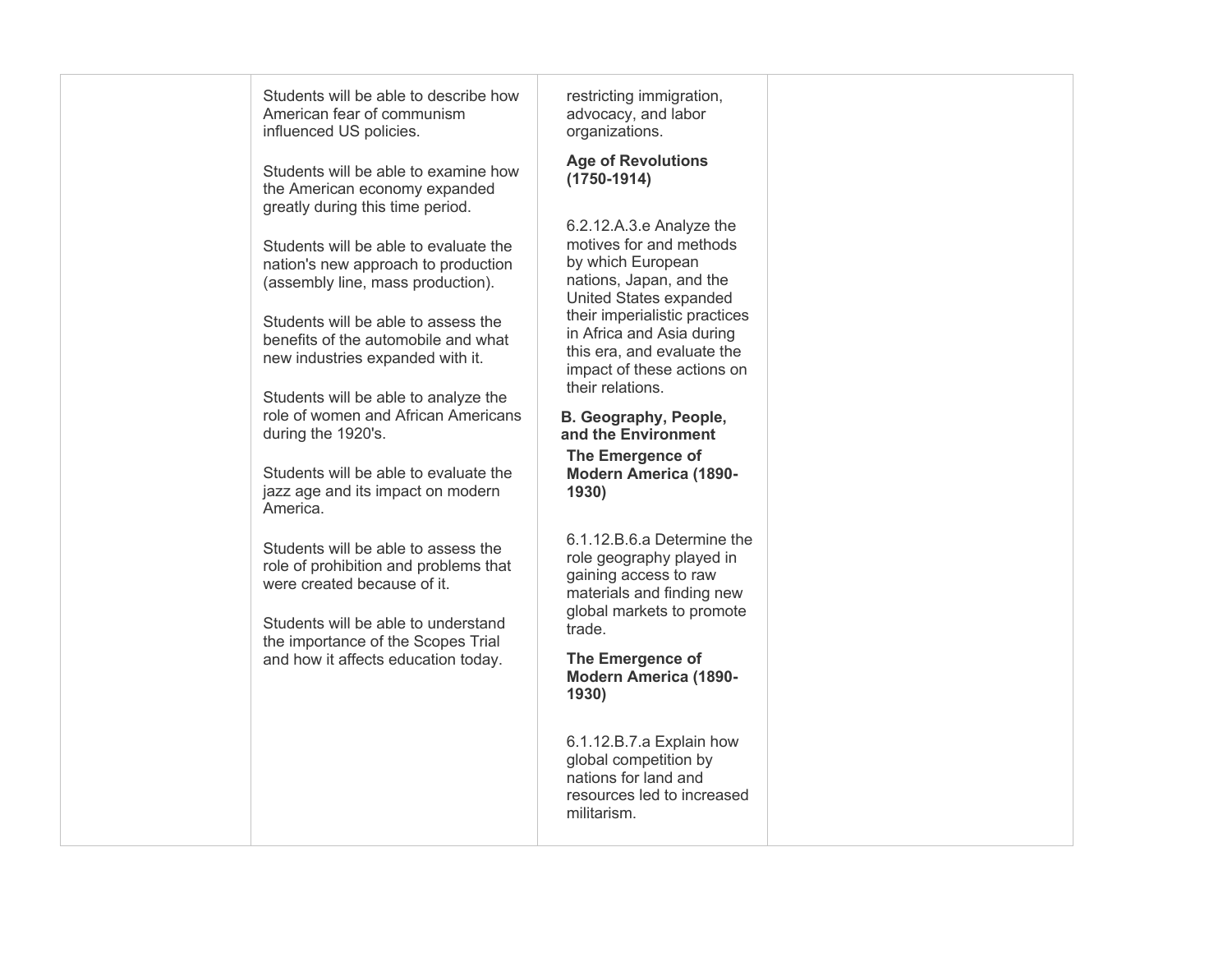| The Emergence of<br><b>Modern America (1890-</b><br>1930)                                                                                                                                              |  |
|--------------------------------------------------------------------------------------------------------------------------------------------------------------------------------------------------------|--|
| 6.1.12.B.8.a Determine the<br>impact of the expansion of<br>agricultural production into<br>marginal farmlands and<br>other ineffective<br>agricultural practices on<br>people and the<br>environment. |  |
| C. Economics, Innovation,<br>and Technology<br>The Emergence of<br><b>Modern America (1890-</b><br>1930)                                                                                               |  |
| 6.1.12.C.7.a Determine<br>how technological<br>advancements affected the<br>nature of World War I on<br>land, on water, and in the<br>air.                                                             |  |
| The Emergence of<br><b>Modern America (1890-</b><br>1930)                                                                                                                                              |  |
| 6.1.12.C.8.a Analyze the<br>push-pull factors that led to<br>the Great Migration.                                                                                                                      |  |
| 6.1.12.C.8.b Relate social,<br>cultural, and technological<br>changes in the interwar<br>period to the rise of a<br>consumer economy and<br>the changing role and<br>status of women.                  |  |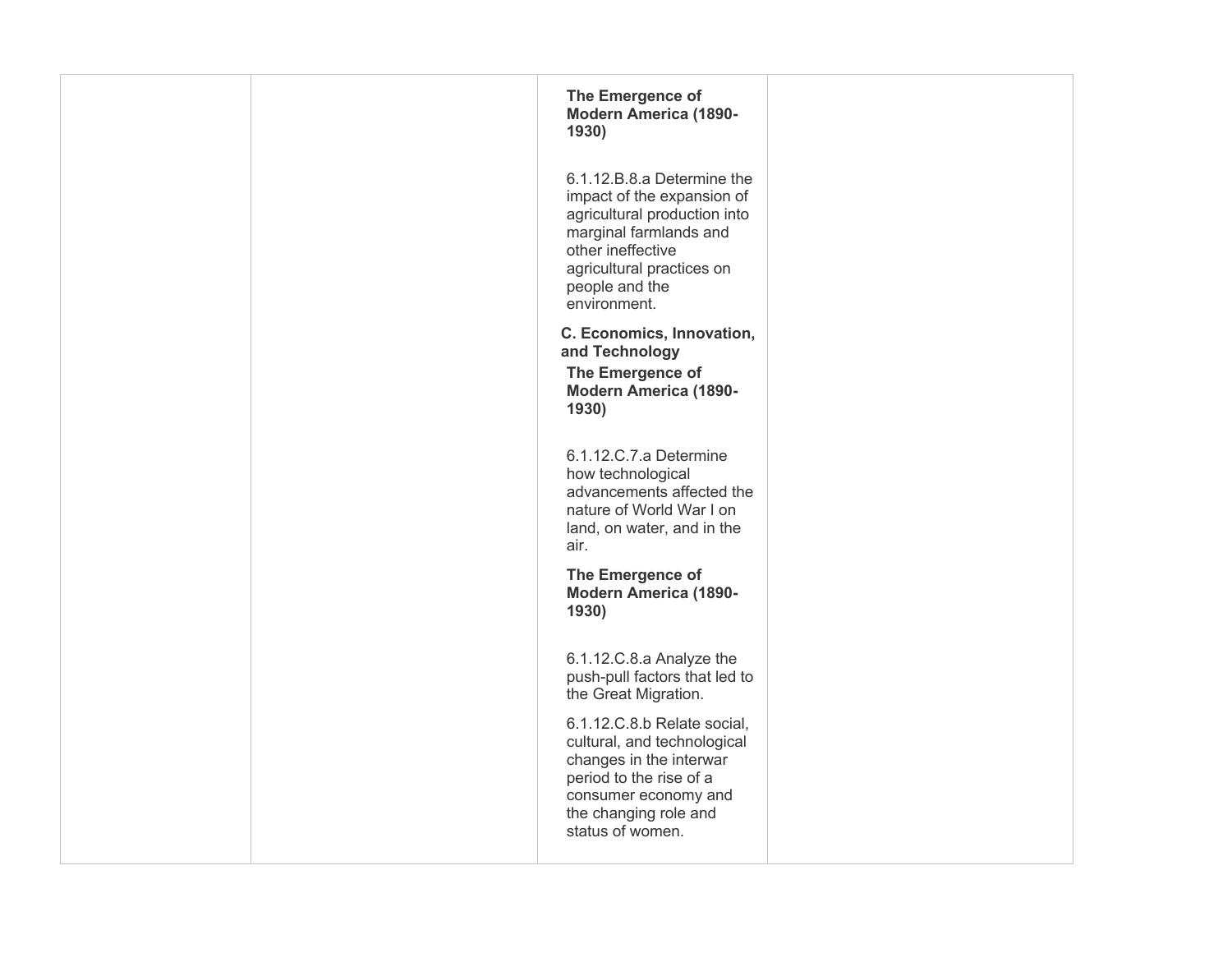| D. History, Culture, and<br><b>Perspectives</b><br>The Development of the<br><b>Industrial United States</b><br>$(1870 - 1900)$                                                                                                                                          |  |
|--------------------------------------------------------------------------------------------------------------------------------------------------------------------------------------------------------------------------------------------------------------------------|--|
| 6.1.12.D.5.d Relate varying<br>immigrants' experiences to<br>gender, race, ethnicity, or<br>occupation.                                                                                                                                                                  |  |
| The Emergence of<br><b>Modern America (1890-</b><br>1930)                                                                                                                                                                                                                |  |
| 6.1.12.D.6.a Assess the<br>impact of technological<br>innovation and immigration<br>on the development of<br>agriculture, industry, and<br>urban culture during the<br>late 19th century in New<br>Jersey (i.e., Paterson Silk<br>Strike 1913) and the United<br>States. |  |
| 6.1.12.D.6.b Compare and<br>contrast the foreign policies<br>of American presidents<br>during this time period, and<br>analyze how these<br>presidents contributed to<br>the United States<br>becoming a world power.                                                    |  |
| The Emergence of<br><b>Modern America (1890-</b><br>1930)                                                                                                                                                                                                                |  |
| 6.1.12.D.7.a Evaluate the<br>effectiveness of Woodrow<br>Wilson's leadership during                                                                                                                                                                                      |  |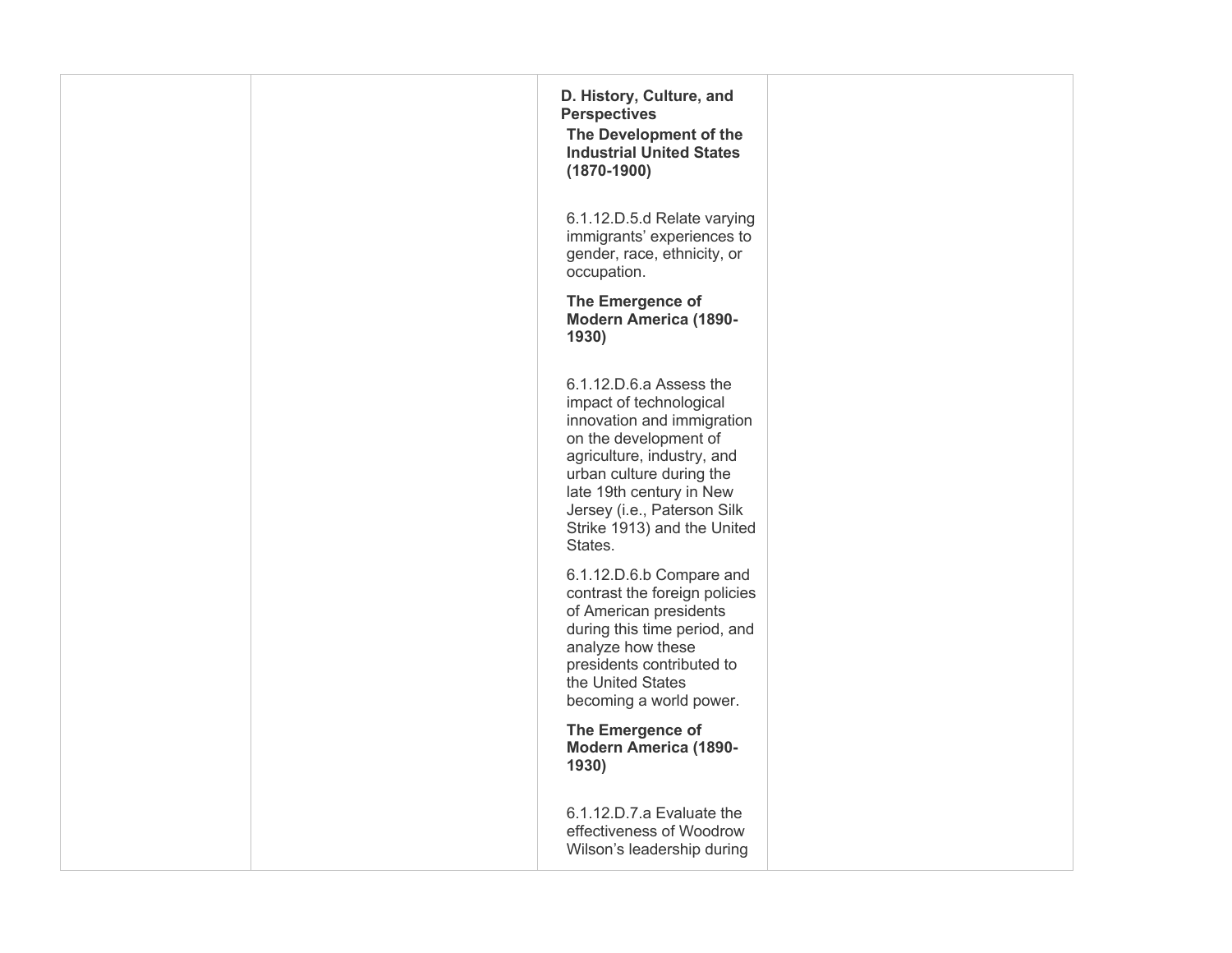| and immediately after                                                                                                                                                                             |  |
|---------------------------------------------------------------------------------------------------------------------------------------------------------------------------------------------------|--|
| World War I.                                                                                                                                                                                      |  |
| 6.1.12.D.7.b Determine the<br>extent to which<br>propaganda, the media,<br>and special interest groups<br>shaped American public<br>opinion and American<br>foreign policy during World<br>War I. |  |
| 6.1.12.D.7.c Analyze the<br>factors contributing to a<br>rise in authoritarian forms<br>of government and<br>ideologies (i.e., fascism,<br>communism, and<br>socialism) after World War<br>Τ.     |  |
| The Emergence of<br><b>Modern America (1890-</b><br>1930)                                                                                                                                         |  |
| 6.1.12.D.8.a Explain why<br>the Great Migration led to<br>heightened racial tensions,<br>restrictive laws, a rise in<br>repressive organizations,<br>and an increase in violence                  |  |
| 6.1.12.D.8.b Assess the<br>impact of artists, writers,<br>and musicians of the<br>1920s, including the<br>Harlem Renaissance, on<br>American culture and<br>values.                               |  |
| NJ: 2014 SLS: Technology<br>NJ: Grades 9-12                                                                                                                                                       |  |